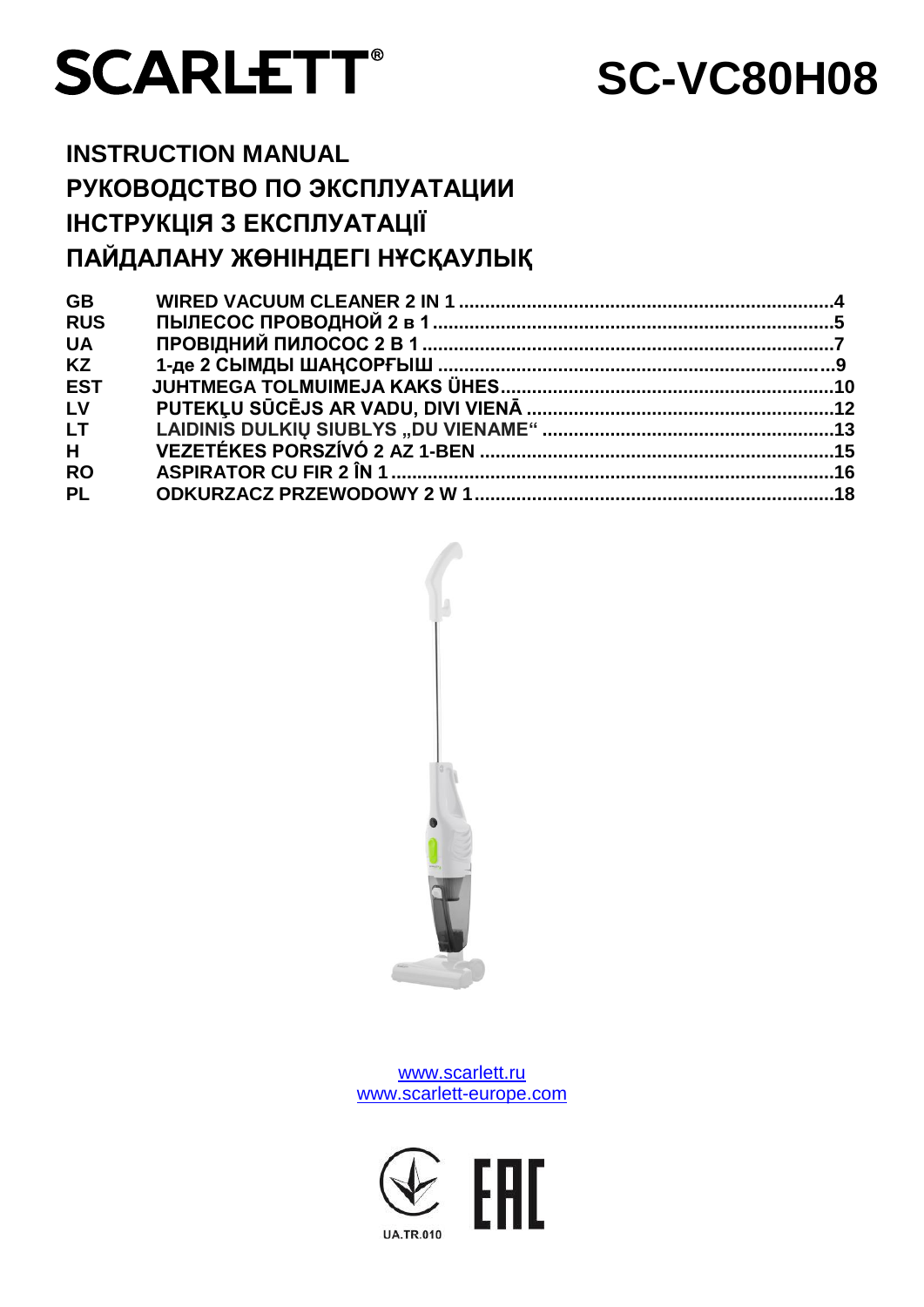- 1. Body
- 2. Dust Bowl
- 3. Dust Bowl Release button
- 4. On/off switch
- 5. HEPA filter
- 6. Floor brush
- 7. Metal stick
- 8. Cord and plug
- 9. Clip
- 10. Hole for tube
- 11. Hole for brush
- 12. Crevice nozzle
- 13. Crevice nozzle release button
- 14. Handle

#### 1. Корпус

- 2. Контейнер для збирання пилу
- 3. Кнопка фіксації контейнера для збирання пилу
- 4. Кнопка «Увімк./Вимк.»
- 5. HEPA фільтр
- 6. Щітка
- 7. Трубка
- 8. Вилка та кабель живлення
- 9. Затискач
- 10. Отвір для трубки
- 11. Отвір для щітки
- 12. Щілинна насадка
- 13. Кнопка кріплення щілинної насадки
- 14. Ручка

#### **EST TOOTE EHITUS LV APRAKSTS**

- 1. Korpus
- 2. Tolmukonteiner
- 3. Tolmukonteineri fikseerimisnupp
- 4. Sisse- ja väljalülitusnupp
- 5. HEPA filter
- 6. Hari
- 7. Toru
- 8. Voolupistik ja -juhe
- 9. Klamber
- 10. Toruava
- 11. Hariaava
- 12. Pragude otsik
- 13. Pragude otsiku kinnitusnupp
- 14. Käepide

#### LT GAMINIO KONSTRUKCIJA **HERMÉK SZERKEZETE**

- 1. Korpusas
- 2. Dulkių surinkimo talpa
- 3. Dulkių surinkimo talpos fiksavimo mygtukas
- 4. Įj. / išj. mygtukas
- 5. "HEPA" filtras
- 6. Šepetys
- 7. Vamzdelis
- 8. Kištukas ir maitinimo laidas
- 9. Fiksatorius
- 10. Anga vamzdeliui
- 11. Anga šepečiui
- 12. Plyšio antgalis
- 13. Plyšio antgalio tvirtinimo mygtukas
- 14. Rankenėlė

#### **GB DESCRIPTION RUS УСТРОЙСТВО ИЗДЕЛИЯ**

- 1. Корпус
- 2. Контейнер для сбора пыли
- 3. Кнопка фиксации контейнера для сбора пыли
- 4. Кнопка « Вкл./Выкл.»
- 5. HEPA фильтр
- 6. Щетка
- 7. Трубка
- 8. Вилка и шнур питания
- 9. Зажим
- 10. Отверстие для трубки
- 11. Отверстие для щетки
- 12. Щелевая насадка
- 13. Кнопка крепления щелевой насадки
- 14. Ручка

#### **UA СКЛАД ВИРОБУ KZ БҰЙЫМНЫҢ ҚҰРЫЛЫСЫ**

- 1. Корпус
- 2. Шаң жинауға арналған сауыт
- 3. Шаң жинауға арналған сауытты бекітетін түйме
- 4. «Қосу/Өшіру» түймесі
- 5. HEPA сүзгі
- 6. Шөтке
- 7. Түтік
- 8. Аша мен қуат сымы
- 9. Қысқыш
- 10. Түтікке арналған тесік
- 11. Шөткеге арналған тесік
- 12. Саңылау тазалайтын қондырма
- 13. Саңылау тазалайтын қондырманы бекітетін түйме
- 14. Тұтқа

- 1. Korpuss
- 2. Putekļu savākšanas konteiners
- 3. Putekļu savākšanas konteinera fiksācijas poga
- 4. Ieslēgšanas/Izslēgšanas poga
- 5. HEPA filtrs
- 6. Birste

[www.scarlett.ru](http://www.scarlett.ru/) 2 SC-VC80H08

7. Caurule

14. Rokturis

1. Készüléktest 2. Porgyűjtő konténer

5. HEPA szűrő

6. Kefe 7. Cső

9. Csipesz

14. Fogantyú

10. Atvere caurulei 11. Atvere birstei 12. Spraugu uzliktnis

8. Kontaktdakša un barošanas vads 9. Aizspiednis

13. Spraugu uzliktņa stiprinājuma poga

3. A porgyűjtő konténer rögzítő gombja

13. A réstisztító tartozék rögzítő gombja

4. Bekapcs./Kikapcs. gomb

8. Tápvezeték és dugó

10. Csőbefogadó nyílás 11. Kefebefogadó nyílás 12. Réstisztító tartozék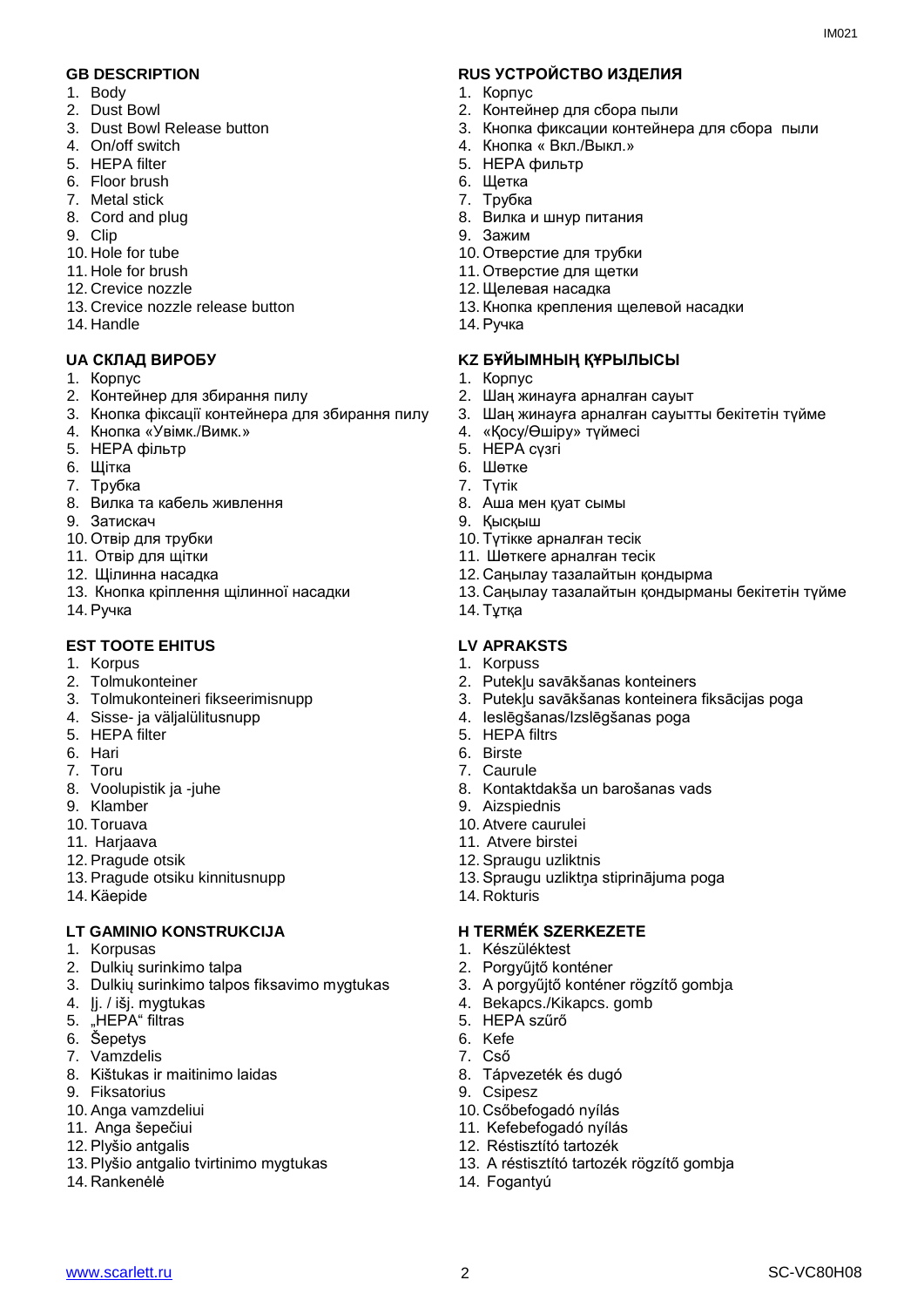#### **RO DESCRIEREA APARATULUI PL BUDOWA WYROBU**

- 1. Carcasă
- 2. Container colectare praf
- 3. Buton fixare a containerului de praf
- 4. Buton "Conectare/Deconectare"
- 5. Filtru HEPA
- 6. Perie
- 7. Tub
- 8. Ștecăr și cablu de alimentare
- 9. Clemă
- 10. Orificiu pentru tub
- 11. Orificiu pentru perie
- 12. Accesoriu spații înguste
- 13. Buton fixare accesoriu spații înguste
- 14. Mâner

- 1. Obudowa
- 2. Pojemnik na kurz
- 3. Przycisk blokady pojemnika na kurz
- 4. Przycisk "Wł./Wył."
- 5. Filtr HEPA
- 6. Szczotka
- 7. Rurka
- 8. Wtyczka i przewód zasilający
- 9. Zacisk
- 10. Otwór do rurki
- 11. Otwór do szczotki
- 12. Ssawka szczelinowa
- 13. Przycisk przymocowania ssawki szczelinowej
- 14. Uchwyt

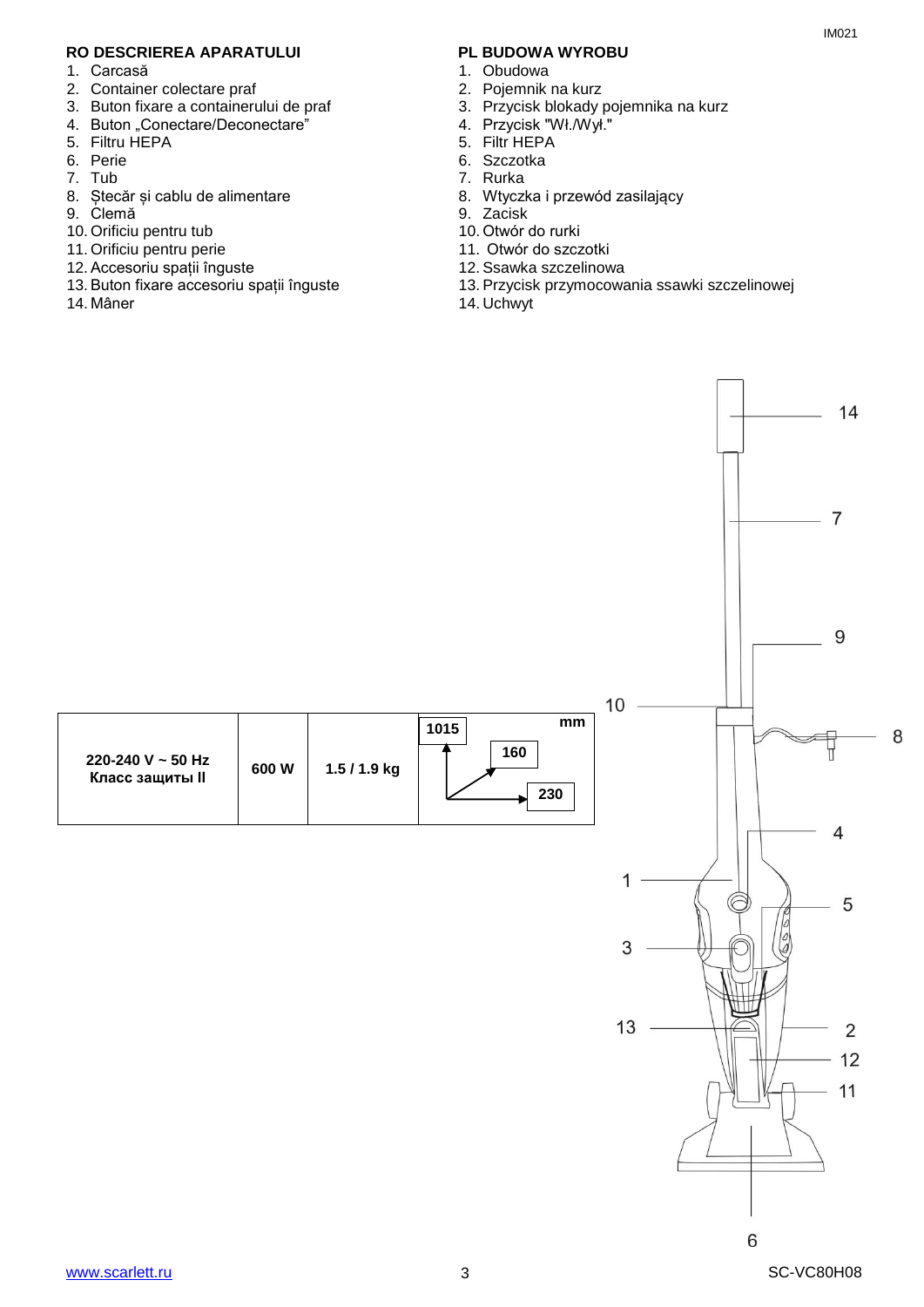#### **GB INSTRUCTION MANUAL IMPORTANT SAFEGUARDS**

- Read this instruction manual carefully to prevent any unit damage or injure when using. Mishandling can cause a damage to the product, a material damage of health harm to user.
- When using this appliance, basic precautions should always be followed:
- Before the first use of the appliance check that the voltage indicated on the rating label corresponds to the mains voltage in your home.
- For home use only. Do not use for industrial purposes.
- Do not use the appliance outdoors and on wet surfaces.
- To prevent risk of electric shock and fire, do not immerse the appliance in water or any other liquids. If it has happened DO NOT TOUCH the appliance, unplug it immediately and check in a service center.
- Do not handle the plug with wet hands. Never switch off the appliance by pulling the cord.
- Do not let the cord hang over sharp edges or touch hot surfaces.
- Always unplug the appliance from the power supply when not in use and before servicing.
- In case of power cord is damaged, its replacement should be done by the manufacture or service department or the other high-skill person to avoid any danger.
- To avoid deforming of plastic components of the appliance or fire accident, never leave the appliance exposed to direct sun light or near any heater.
- The appliance is not intended for use for physically, [sensory or mental disabled](https://www.multitran.ru/c/m.exe?t=5841801_1_2&s1=%F7%E5%EB%EE%E2%E5%EA%20%F1%20%EE%E3%F0%E0%ED%E8%F7%E5%ED%ED%FB%EC%E8%20%E2%EE%E7%EC%EE%E6%ED%EE%F1%F2%FF%EC%E8) person (including children) or for person with lack of life experience or knowledge, if only they are under supervision or have been instructed about the use of the unit by responsible person.
- Children must be under control in order not to be allowed to play with the appliance.
- Do not put any object into air outlets. Do not use with outlet blocked. Keep free of dust, hair and anything that may reduce airflow.
- Be careful when cleaning on stairs.
- Before start using the vacuum cleaner, please remove all large or sharp objects from the floor in order to prevent damage of the unit.
- CAUTION: To avoid voltage overload do not plug the unit and other powerful electrical appliances to the power supply at the same time.
- Never use the vacuum cleaner without filters.
- Do not use the appliance on wet surfaces. This unit does not absorb water.
- If you have cleaned the carpet with liquid detergent, let the carpet dry up completely before vacuuming it.
- Never use the appliance without dust bin. Replace the dust bin without delay if it is damaged.
- Do not attempt to repair, adjust or replace parts in the appliance. Repair the malfunctioning appliance in the nearest service center.
- If the product has been exposed to temperatures below 0ºC for some time it should be kept at room temperature for at least 2 hours before turning it on.
- The manufacturer reserves the right to introduce minor changes into the product design without prior

notice, unless such changes influence significantly the product safety, performance, and functions.

 Manufacturing date is indicated on the unit and/or on packing as well as in accompanying documents in the following format XX.XXXX where first two figures XX is the month of production, and following four figures XXXX is the year of production.

#### **VACCUUM CLEANER ASSEMBLY**

- The device can be used for removing dust from furniture, cars, crevices, curtains, decorative surfaces and rooms.
- Unpack the device.
- Take the metal stick and insert and connect the metal stick into the opeing.
- Insert and connect the floor nozzle at the lower opening of the main body of the hand vacuum cleaner.



#### **OPERATION**

- Connect the plug of the device to the wall power socket.
- Press ON/OFF switch to activate the vacuum cleaner. To disactivate it press ON/OFF switch once again.
- Use vacuum cleaner without metal stick for cleaning of easy-available surfaces, car, furniture .
- To disassemble metal stick from the body of vacuum cleaner, open the clip and pull the stick upward.
- The model includes crevice nozzle for removing dust from hard-to-reach places. Remove brush and push crevice nozzle release button for disassemble it.
- WARNING!
- Be sure to clean the container after each cleaning.
- Never use the vacuum cleaner without installed filter and with damaged or dirty filter. Otherwise, dust will fall into the motor and cause damage to the vacuum cleaner.
- Don't use the vacuum cleaner if the container is filled to the mark "MAX". When the container is filled, dirty air clogs up the vacuum cleaner filter and the engine can overheat and disable.
- Don't use the vacuum cleaner for cleaning of material debris such as cement, whitewash, plaster, metal shavings and etc. These particles cause to the engine damage.
- Don't wash vacuum cleaner parts in a dishwasher or a construction machine.

#### **CLEANING AND MAINTENANCE**

- Switch off your vacuum cleaner and disconnect the plug of the device from wall socket.
- Remove floor brush from the body of the vacuum cleaner by pulling it downward.
- If crevice nozzle was used, fold it and hold on a body.
- Disconnect the metal stick.

IM021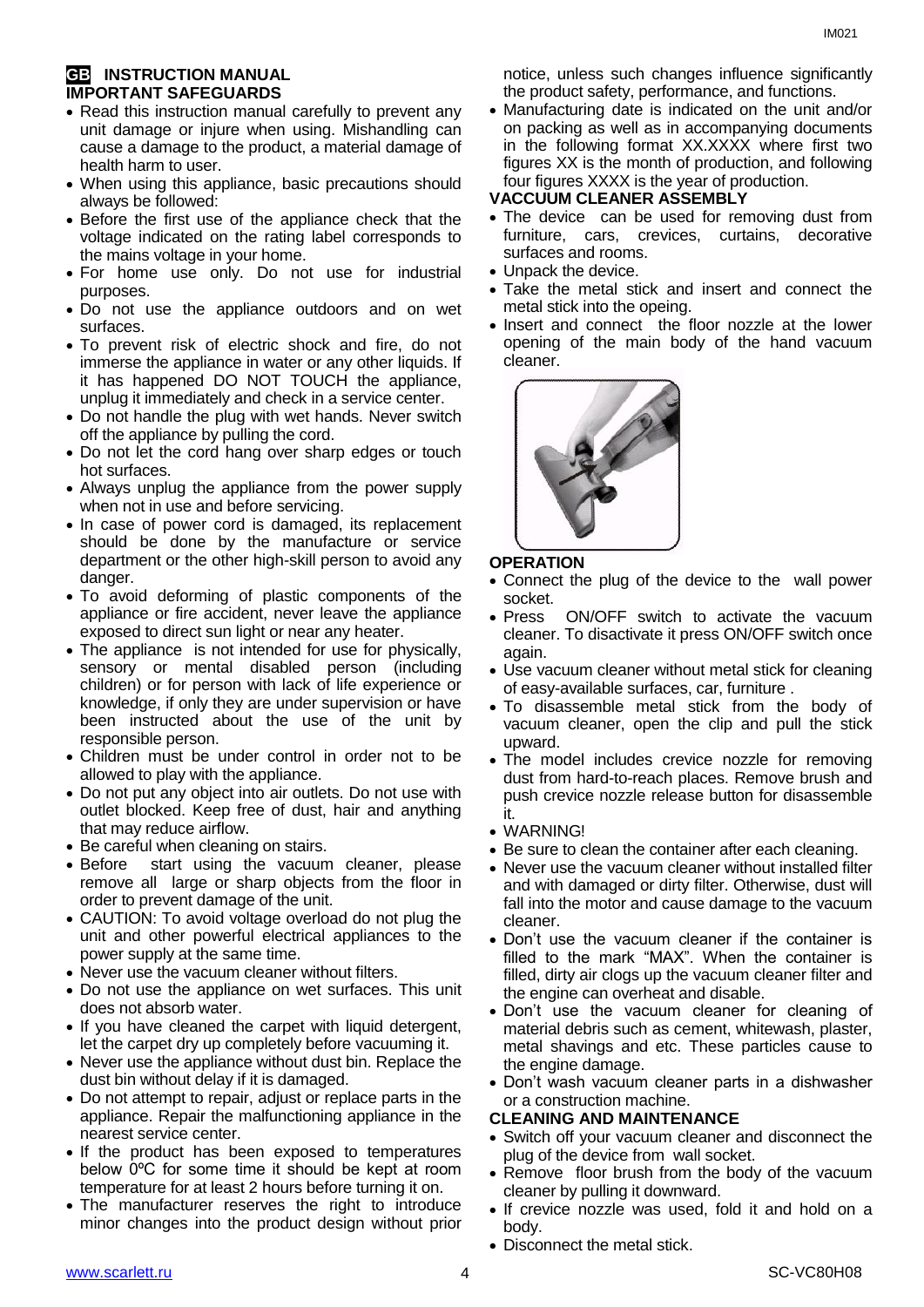- Disconnect dust bowl from the vacuum cleaner. Press the dust bowl release button to do it. Empty the dust bowl.
- Dust bowl can be opened without disassembling the dust bowl from the body of vacuum cleaner. For that press the dust bin lower lid release button. We recomment to empty dust bowl after each usage.



 Clean outer surface of the vacuum cleaner body with soft cloth with small amount of detergents which do not contain abrasives. NOTE: It is forbidden to submerge the device and the plug into the water of any flood.

#### **FILTER CLEANING**

- Filter should be rinsed clean at least twice a year or when it becomes visibly dirty.
- Grasp the filter assembly from its center and remove the filter from the dust bowl by pulling it on.



- Rinse the filter under cool tap water and dry it.
- It is forbidden to dry the filter on radiators or by using other heating devices.
- Refit the filter into the vacuum cleaner.
- The filter should be checked regularly for signs of damage preferably after each cleaning.
- NOTE: Do not switch the vacuum cleaner on without refitted filter as it may cause motor damage.

#### **STORAGE**

- Store the vacuum cleaner vertically.
- There are special hooks on the handle of device for cord storage.



The symbol on the unit, packing materials and/or documentations means used electrical and electronic units should not be toss in the garbage with ordinary household garbage. These units should be pass to special receiving point.

For additional information about actual system of the garbage collection address to the local authority.

Valid utilization will help to save valuable resources and prevent negative influence on the public health and environment as a result of incorrect garbage using.

#### **RUS РУКОВОДСТВО ПО ЭКСПЛУАТАЦИИ МЕРЫ БЕЗОПАСНОСТИ**

- Внимательно прочитайте данную инструкцию перед эксплуатацией прибора во избежание поломок при использовании. Неправильное обращение может привести к поломке изделия, нанести материальный ущерб или причинить вред здоровью пользователя.
- При эксплуатации прибора соблюдайте следующие меры предосторожности:
- Перед первоначальным включением проверьте, соответствуют ли технические характеристики, указанные на изделии, параметрам электросети.
- Использовать только в бытовых целях. Прибор не предназначен для промышленного применения.
- Не используйте прибор вне помещений и на влажных поверхностях.
- Во избежание поражения электрическим током и возгорания, не погружайте прибор и шнур питания в воду или другие жидкости. Если это произошло, НЕ БЕРИТЕСЬ за изделие, немедленно отключите его от электросети и обратитесь в Сервисный центр для проверки.
- Включайте прибор в электросеть только сухими руками; при отключении держитесь рукой за вилку, не тяните за шнур.
- Следите за тем, чтобы шнур питания не касался острых кромок и горячих поверхностей.
- Всегда отключайте прибор от электросети перед очисткой, а также, если он не используется.
- При повреждении шнура питания его замену, во избежание опасности, должны производить изготовитель, сервисная служба или подобный квалифицированный персонал.
- Не располагайте прибор вблизи источников тепла и не подвергайте его воздействию прямых солнечных лучей, так как это может вызвать деформацию пластмассовых деталей.
- Прибор не предназначен для использования лицами (включая детей) с пониженными физическими, сенсорными или умственными способностями или при отсутствии у них жизненного опыта или знаний, если они не находятся под присмотром или не проинструктированы об использовании прибора лицом, ответственным за их безопасность.
- Дети должны находиться под присмотром для недопущения игр с прибором.
- Следите за тем, чтобы воздуховодные отверстия не были заблокированы. Не допускайте попадания в них посторонних предметов (пыли, волос, одежды и др.).
- Будьте предельно осторожны при работе с пылесосом на лестницах.
- Перед началом работы уберите с пола все острые предметы, которые могут повредить пылесборник.
- ВНИМАНИЕ: Во избежание перегрузки сети питания, не подключайте изделие одновременно с другими мощными электроприборами к одной и той же линии электросети.
- Не включайте пылесос без установленных фильтров.
- Не чистите вашим пылесосом влажные поверхности. С его помощью нельзя удалять жидкости.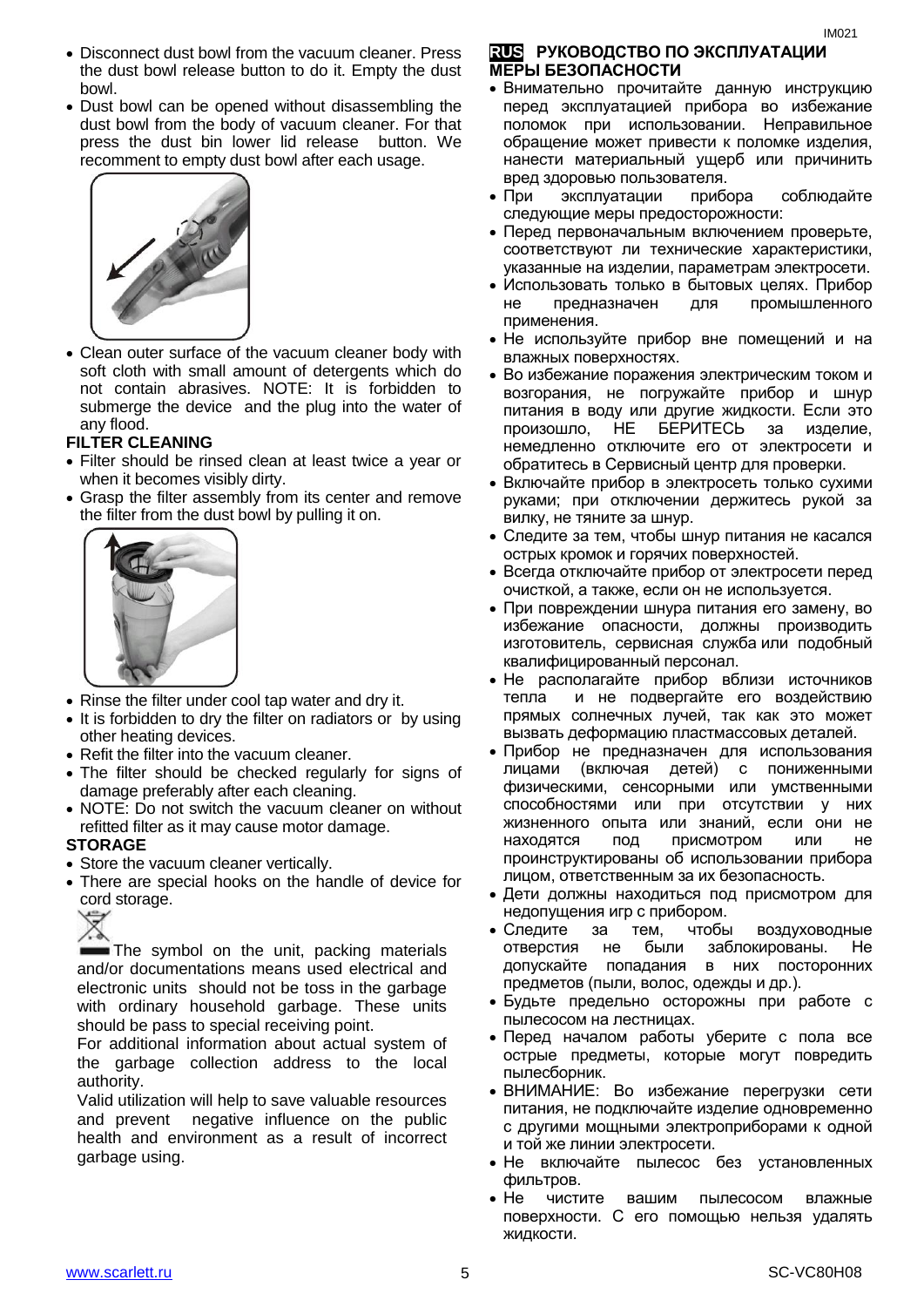- Ковры, обработанные жидким очистителем, должны высохнуть до начала их чистки пылесосом.
- Никогда не работайте пылесосом без установленного или с повреждённым пылесборником.
- Не пытайтесь самостоятельно ремонтировать прибор или заменять какие-либо детали. При обнаружении неполадок обращайтесь ближайший Сервисный центр.
- Если изделие некоторое время находилось при температуре ниже 0 ºC, перед включением его следует выдержать в комнатных условиях не менее 2 часов.
- Производитель оставляет за собой право без дополнительного уведомления вносить незначительные изменения в конструкцию изделия, кардинально не влияющие на его безопасность, работоспособность и функциональность.
- Дата производства указана на изделии и/или на упаковке, а также в сопроводительной документации, в формате XX.XXXX, где первые две цифры «XX» – это месяц производства, следующие четыре цифры «XXXX» – это год производства.

#### **ПОДГОТОВКА К РАБОТЕ**

- Прибор служит для уборки от пыли помещений, мебели, машин, занавесок, щелей, декоративных поверхностей.
- Распакуйте изделие.
- Вставьте трубку в специальное отверстие на верхней части корпуса таким образом, чтобы штыри на трубке вошли в отверстия на корпусе.
- Чтобы вынуть трубку из корпуса, нажмите на штыри и потяните трубку вверх.
- Установите универсальную щетку в специальное отверстие на нижней части корпуса пылесоса.



### **РАБОТА**

- Перед началом работы вставьте вилку шнура питания в розетку электросети.
- Для включения пылесоса нажмите кнопку «Вкл./Выкл», для выключения – нажмите её еще раз.
- Для чистки легкодоступных поверхностей, машины, мебели пользуйтесь пылесосом без трубки.
- Чтобы отсоединить трубку от корпуса пылесоса откройте зажим и потяните трубку вверх.
- В комплект включена щелевая насадка для устранения пыли в труднодоступных местах. Чтобы вынуть насадку, снимите щетку и нажмите кнопку крепления щелевой насадки.
- ВНИМАНИЕ:
- Обязательно очищайте контейнер после каждой уборки.
- Никогда не включайте прибор без установленного фильтра, если фильтр поврежден или загрязнен. В противном случае пыль попадет в мотор и приведет к поломке устройства.
- Не используйте прибор, если контейнер заполнен до отметки "MAX". При заполненном контейнере, грязный воздух забивает фильтр пылесоса, в результате чего, двигатель перегревается и выходит из строя.
- Не используйте прибор для уборки строительного мусора (цемента, побелки, штукатурки, металлической стружки и т.д.). Данные частицы приводят к поломке двигателя.
- Не мойте детали пылесоса в посудомоечной или стиральной машине.

#### **ОЧИСТКА И УХОД**

- Выключите пылесос и отключите его от электросети.
- Снимите щетку с корпуса пылесоса, потянув ее вниз.
- Если пользовались щелевой насадкой, сложите ее и закрепите на корпусе.
- Отсоедините трубку.
- Снимите контейнер для сбора пыли с пылесоса, для этого нажмите кнопку фиксации контейнера.
- Удалите мусор из контейнера.



 Протрите внешнюю поверхность корпуса пылесоса мягкой тканью с добавлением моющего средства, не содержащего абразивных веществ. ВНИМАНИЕ: Запрещается погружать изделие и шнур питания в воду или любые жидкости.

#### **ОЧИСТКА ФИЛЬТРА**

- Фильтр следует очищать не реже, чем два раза в год.
- Осторожно выньте фильтр из контейнера, потянув на себя.



- Промойте фильтр и высушите его.
- Запрещается сушить фильтр на батарее или с помощью других нагревательных приборов.
- Установите фильтр и контейнер на прежнее место.
- Внимательно проверяйте, не поврежден ли фильтр и контейнер перед установкой.
- ВНИМАНИЕ: Не включайте пылесос без установленного фильтра, т.к. это может вывести электродвигатель из строя.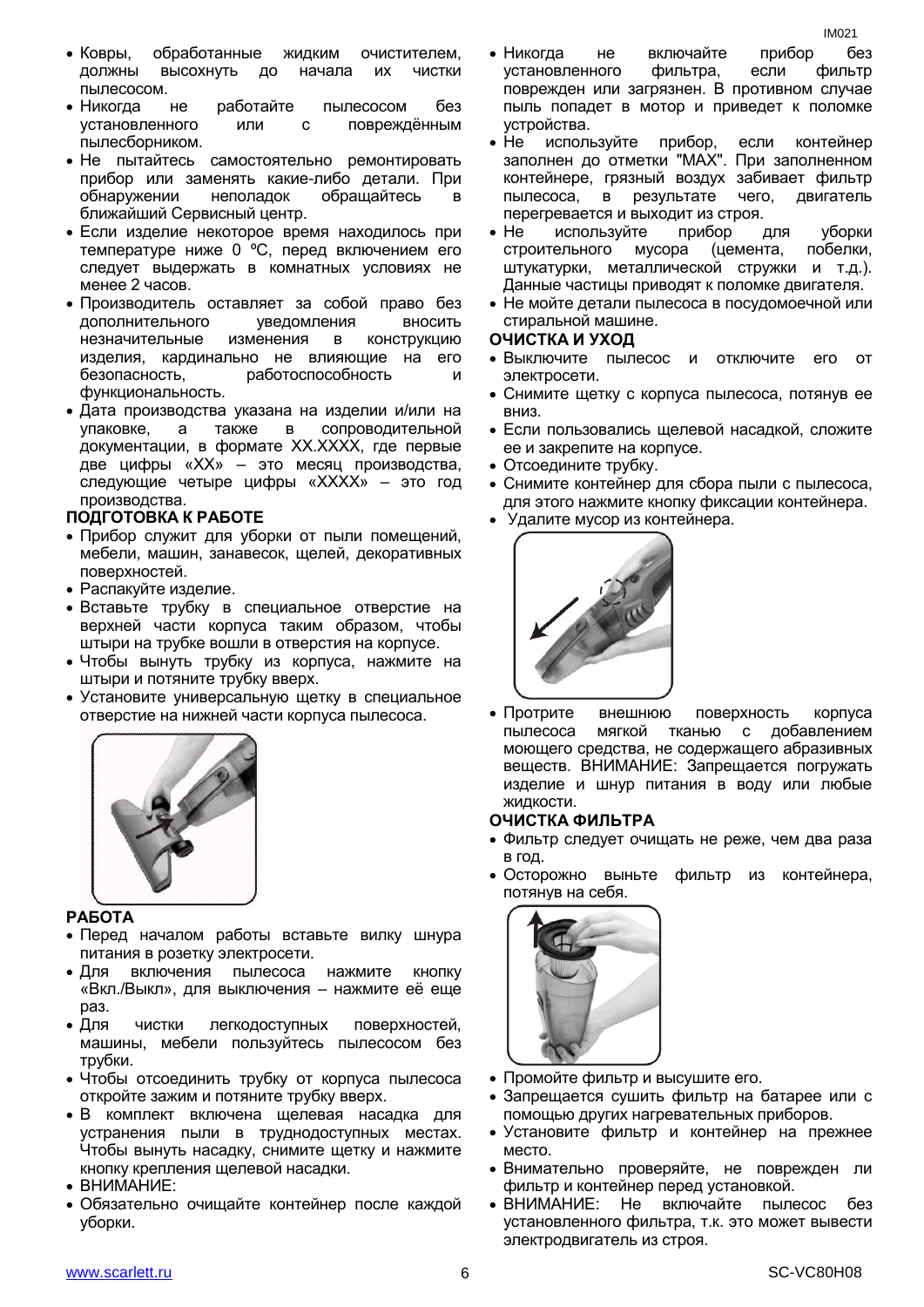#### **ХРАНЕНИЕ**

- Установите пылесос вертикально.
- Для удобства хранения шнура на ручке прибора и корпусе предусмотрены специальные крючки.



Данный символ на изделии, упаковке и/или сопроводительной документации означает, что использованные электрические и электронные изделия не должны выбрасываться вместе с обычными бытовыми отходами. Их следует сдавать в специализированные пункты приема.

Для получения дополнительной информации о существующих системах сбора отходов обратитесь к местным органам власти.

Правильная утилизация поможет сберечь ценные ресурсы и предотвратить возможное негативное влияние на здоровье людей и состояние окружающей среды, которое может возникнуть в результате неправильного обращения с отходами.

#### **UA ІНСТРУКЦІЯ З ЕКСПЛУАТАЦІЇ**

- Шановний покупець! Ми вдячні Вам за придбання продукції торговельної марки SCARLETT та довіру до нашої компанії. SCARLETT гарантує високу якість та надійну роботу своєї продукції за умови дотримання технічних вимог, вказаних в посібнику з експлуатації.
- Термін служби виробу торгової марки SCARLETT у разі експлуатації продукції в межах побутових потреб та дотримання правил користування, наведених в посібнику з експлуатації, складає 2 (два) роки з дня передачі виробу користувачеві. Виробник звертає увагу користувачів, що у разі дотримання цих умов, термін служби виробу може значно перевищити вказаний виробником строк.
	- **МІРИ БЕЗПЕКИ**
- Пiд час експлуатації приладу дотримуйтеся наступних застережних заходів:
- Уважно прочитайте дану інструкцію перед експлуатацією приладу, щоб запобігти поломок пiд час використання. Невірне використання може призвести до поломки виробу, завдати матеріальної втрати чи шкоди здоров'ю користувача.
- Перед першим вмиканням перевірте, чи відповідають технічні характеристики виробу, позначені на наклейці, параметрам електромережі.
- Використовувати тільки у побуті. Прилад не призначений для виробничого використання.
- Не використовувати поза приміщеннями.
- Щоб запобігти враження електричним струмом та загоряння, не занурюйте прилад у воду чи інші рідини. Якщо це відбулося, НЕ ТОРКАЙТЕСЯ виробу, негайно відключите його з мережі та зверниться до Сервісного центру для перевірки.
- Підключайте прилад до мережі тільки сухими руками, відключайте – тримаючись рукою за вилку; не тягніть за шнур.
- Стежте за тим, щоби шнур живлення не торкався гострих крайок та гарячих поверхонь.
- Завжди вимикайте прилад з мережі перед очищенням, а також якщо він не використовується.
- У разі пошкодження кабелю живлення, його заміну, з метою запобігання небезпеці, повинен виконувати виробник або уповноважений їм сервісний центр, або аналогічний кваліфікований персонал.
- Не розташовуйте прилад навколо джерел тепла та під соняшним промінням, оскільки це може призвести до деформації пластмасових частин.
- Прилад не призначений для використання особами (у тому числі дітей) зі зниженими фізичними, сенсорними чи розумовими здібностями або за відсутності в них життєвого досвіду чи знань, якщо вони не знаходяться під наглядом чи не проінструктовані про використання приладу особою, що відповідає за їхню безпеку.
- Діти повинні знаходитись під наглядом задля недопущення ігор з приладом.
- Стежте, щоби вентіляційні отвори не були заблоковані. Не допускайте потраплення до них зайвих предметів (пилу, волосся, одягу та ін.).
- Будьте особливо обережні при роботі з пилососом на сходах.
- Перед початком роботи приберіть з підлоги усі тліючі та гострі предмети, які можуть пошкодити пилозбірник.
- УВАГА: Щоб запобігти перевантаження електромережі, не вмикайте пилосос водночас з іншими потужними електроприладами до одній і тієї ж лінії електроживлення.
- Не вмикайте пилосос без встановлених фільтрів.
- Не очищайте пилососом вологі поверхні. За його допомогою не можна видаляти рідини.
- Килими, оброблені рідким очисником, слід висушити перед обробкою пилососом.
- Ніколи не працюйте пилососом без встановленого чи з ушкодженим пилозбірником.
- Не намагайтеся самостійно ремонтувати прилад або замінювати які-небудь деталі. При виявленні неполадок звертайтеся в найближчий Сервісний центр.
- Якщо виріб деякий час знаходився при температурі нижче 0ºC, перед увімкненням його слід витримати у кімнаті не менше 2 годин.
- Виробник залишає за собою право без додаткового повідомлення вносити незначні зміни до конструкції виробу, що кардинально не впливають на його безпеку, працездатність та функціональність.
- Дата виробництва вказана на виробі та/або на пакування, а також у супроводжуючій документації у форматі XX.XXXX, де перші дві цифри «XX» – це місяць виробництва, наступні чотири цифри «XXXX» – це рік виробництва.
- Дата виробництва вказана на виробі та/або на упаковці, а також у супровідній документації.
- Обладнання відповідає вимогам Технічного регламенту обмеження використання деяких небезпечних речовин в електричному та електронному обладнанні.

#### **ПІДГОТОВКА ДО РОБОТИ**

- Прилад служить для прибирання від пилу приміщень, меблів, машин, занавісок, щілин, декоративних поверхонь.
- Розпакуйте виріб.
- Вставте трубку у спеціальний отвір на верхній частині корпуса таким чином, щоб штифти на трубці увійшли в отвори на корпусі.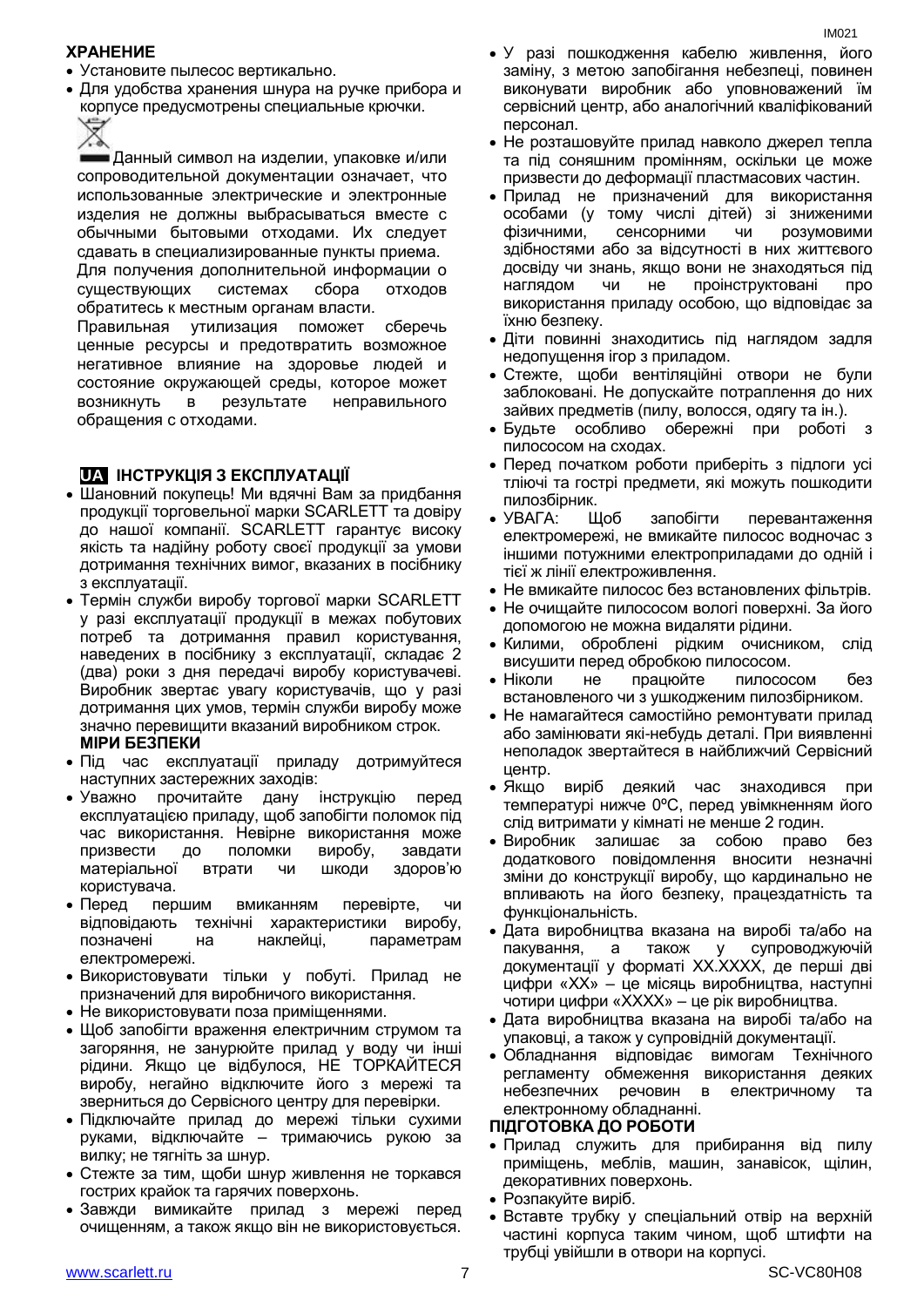- Щоб вийняти трубку з корпуса, натисніть на штифти та потягніть трубку уверх.
- Встановіть універсальну щітку в спеціальний отвір на нижній частині корпусу пилососа.



#### **РОБОТА**

- Перед початком роботи вставте вилку кабелю живлення в розетку електромережі.
- Для увімкнення пилососа натисніть кнопку «Увімк./Вимк», для вимкнення – натисніть її вдруге.
- Для чищення легкодоступних поверхонь, автомобіля, меблів користуйтеся пилососом без трубки.
- Щоб від'єднати трубку від корпуса пилососа відчиніть затискач й потягніть трубку уверх.
- В комплект входить щілинна насадка для видалення пилу у важкодоступних місцях. Щоб вийняти насадку, зніміть щітку й натисніть кнопку кріплення щілинної насадки.
- ЕСКЕРТУ:
- Тазалағаннан кейін әр кез сауытты міндетті түрде тазартыңыз.
- Сүзгі орнатылмаған болса, сондай-ақ сүзгі бүлінген немесе ластанған болса, аспапты ешқашан да қолдануға болмайды. Ондай жағдайда пайдалансаңыз, қозғалтқышқа шаң түседі де, құрылғының бұзылуына әкеледі
- Егер сауыт "MAX" белгісіне дейін толы болса, аспапты пайдалануға болмайды. Сауыт толып кеткен кезде, лас ауа шаңсорғыштың сүзгісін бітеп, соның нәтижесінде қозғалтқыш асқын қызып кетеді де, істен шығады.
- Аспапты құрылыс қоқысын (цемент, әк, сылақ, металл жоңқа және т.с.с.) жинау үшін пайдалануға болмайды.Ондай ұсақ заттар қозғалтқыштың бұзылуына әкеледі
- Шаңсорғыштың бөлшектерін ыдыс жуғыш немесе кір жуғыш машинада жууға болмайды.

#### **ОЧИЩЕННЯ ТА ДОГЛЯД**

- Вимкніть пилосос й від'єднайте його від електромережі.
- Зніміть щітку з корпусу пилососа, потягнувши її униз.
- Якщо користувалися щілинною насадкою, складіть її та закріпить на корпусі.
- Від'єднайте трубку.
- Зніміть контейнер для збирання пилу з пилососа, для цього натисніть кнопку фіксації контейнера. Видаліть сміття з контейнера.



 Протріть зовнішню поверхню корпуса пилососа м'якою тканиною з додаванням миючого засобу, що не містить абразивних речовин. УВАГА: Забороняється занурювати виріб та кабель живлення у воду чи будь-які рідини.

#### **ОЧИЩЕННЯ ФІЛЬТРА**

- Фільтр слід очищати не рідше, ніж два рази у рік.
- Обережно вийміть фільтр з контейнера, потягнувши на себе.



- Промийте фільтр та висушіть його.
- Забороняється сушити фільтр на батареї чи за допомогою інших нагрівальних приладів.
- Встановіть фільтр та контейнер на попереднє місце.
- Уважно перевіряйте перед встановленням, чи не пошкоджений фільтр та контейнер.
- УВАГА: Не вмикайте пилосос без встановленого фільтра, оскільки це може вивести електродвигун з ладу.

#### **ЗБЕРІГАННЯ**

- Встановіть пилосос вертикально.
- Для зручності зберігання кабелю на ручці приладу та корпусі передбачені спеціальні гачки. **МІКРОФІША**
- Пилосос торгової марки SCARLETT
- Модель SC-VC80H15
- Клас енергоефективностi B
- Річний обсяг енергоспоживання пилососа 29,4 кВт\*год/рік
- Клас очищення на твердих покриттях A
- Клас очищення на килимових покриттях E
- Клас повторного викиду пилу E
- Рівень звукової потужності 79 дБ
- Номiнальна споживана потужнiсть 600 Вт



- Цей символ на виробі, упаковці та/або в супровідній документації означає, що електричні та електронні вироби, що були використані, не повинні викидатися разом із звичайними побутовими відходами. Їх потрібно здавати до спеціалізованих пунктів прийому.
- Для отримання додаткової інформації щодо існуючих систем збору відходів зверніться до місцевих органів влади.
- Належна утилізація допоможе зберегти цінні ресурси та запобігти можливому негативному впливу на здоров'я людей і стан навколишнього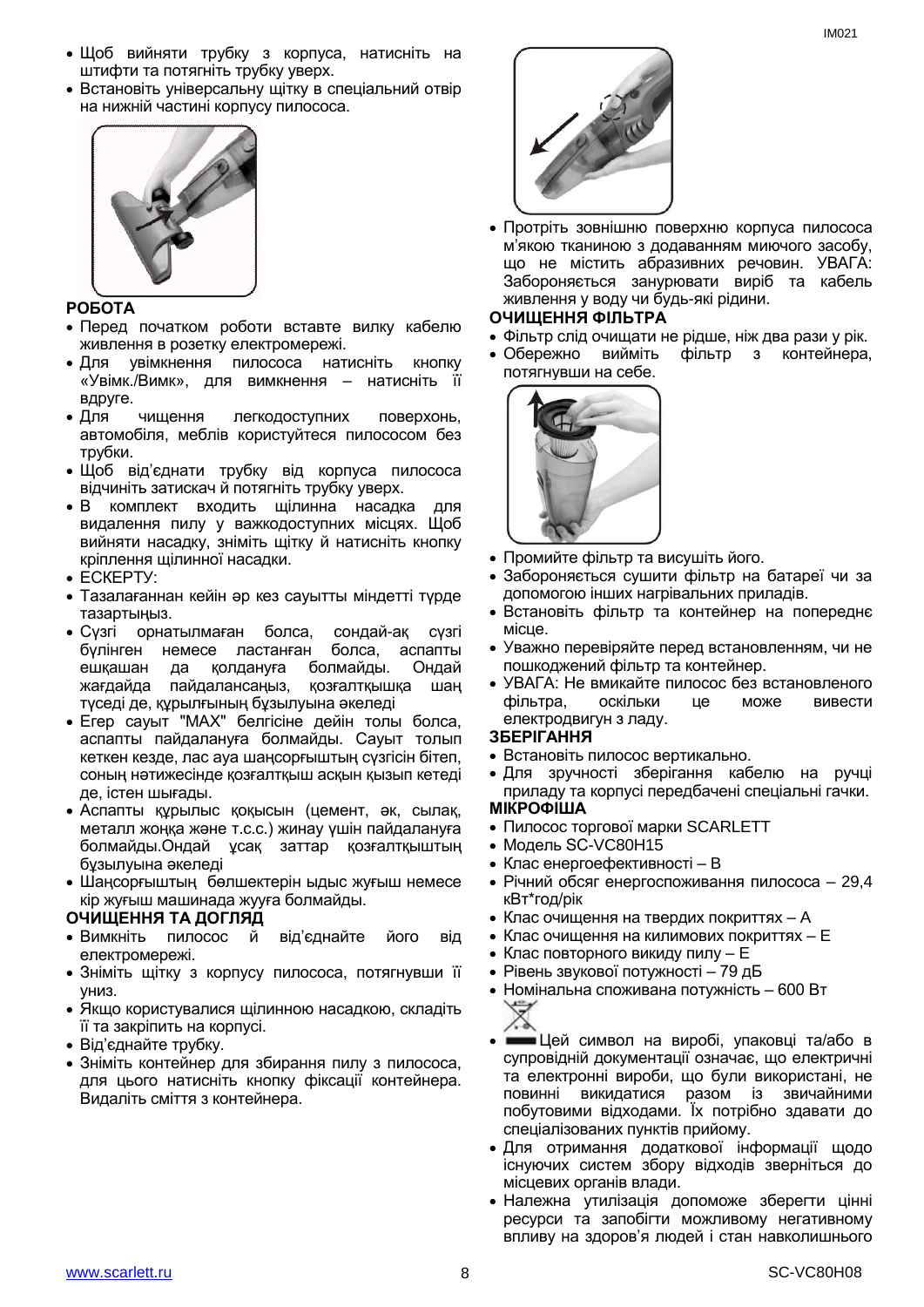середовища, який може виникнути в результаті неправильного поводження з відходами.

#### **KZ ПАЙДАЛАНУ ЖӨНІНДЕГІ НҰСҚАУЛЫҚ**

- Құрметті сатып алушы! SCARLETT сауда таңбасының өнімін сатып алғаныңыз үшін және біздің компанияға сенім артқаныңыз үшін Сізге алғыс айтамыз. Іске пайдалану нұсқаулығында суреттелген техникалық талаптар орындалған жағдайда, SCARLETT компаниясы өзінің өнімдерінің жоғары сапасы мен сенімді жұмысына кепілдік береді.
- SCARLETT сауда таңбасының бұйымын тұрмыстық мұқтаждар шеңберінде пайдаланған және іске пайдалану нұсқаулығында келтірілген пайдалану ережелерін ұстанған кезде, бұйымның қызмет мерзімі бұйым тұтынушыға табыс етілген күннен бастап 2 (екі) жылды құрайды. Аталған шарттар орындалған жағдайда, бұйымның қызмет мерзімі өндіруші көрсеткен мерзімнен айтарлықтай асуы мүмкін екеніне өндіруші тұтынушылардың назарын аударады.

#### **ҚАУІПСІЗДІК ШАРАЛАРЫ**

- Құрал қанауы жанында сақтық келесі өлшемдері сақтаңыздар:
- Бұыйымды қолдану барысында бұзып алмау үшін нұсқауды ықыласпен оқып шығыңыз. Дұрыс қолданбау бұйымның бұзылуына әкелуі, материалдық не қолданушының денсаулығына зиян келтіруі мүмкін.
- Алғашқы қосудың алдында бұйымның техникалық сипаттамасының жапсырмада көрсетілген электр жүйесінің параметрлеріне сәйкестігін тексеріңіз.
- Тек қана тұрмыстық мақсаттарда қолданылады. Құрал өнеркәсіптік қолдануға арналмаған.
- Құралды не бауды суға немесе басқа сұйықтықтарға батырмаңыз. Электр тоғының ұруына тап болмау үшін жайдан тыс не жоғары дымқылды жағдайда қолданылмайды.
- Фенмен жайдан тыс пайдаланбаңыз.
- Электр тоғының ұруына және жануға тап болмау үшін, құралды суға немесе басқа сұйықтықтарға батырмаңыз. Егер бұл жағдай болса, бұйымды ҰСТАМАҢЫЗ, оны электр жүйесінен дереу сөндіріп тастаңыз және сервис орталығына тексертіңіз.
- Қоректену бауының өткір жиектер және ыстық үстілерге тимеуін қадағалаңыз.
- Тазалаудың алдында құралды электр жүйесінің әрқашан сөндіріп тастаңыз, сонымен қатар, егер ол қолданылмаса.
- Қуат бауы бүлінген жағдайда, қатерден аулақ болу үшін оны ауыстыруды өндіруші, сервистік қызмет немесе соған ұқсас білікті қызметкерлер іске асыруға тиіс.
- Құралмен пайдалануды балаларға рұқсат етпеңіз және оларға таяу жерде жұмыс істегеде әсіресе ықыласты болыңыз.
- Шлангіге зақым келтірмеу үшін, оны бүкпеңіз және созбаңыз.
- Құралды жылу көздеріңе жақын маңда жайғастырмаңыз және оны күнгей түзу сәулелердің әсеріне ұшыратпаңыз, себебі бұл пластмассалық бөлшектердің майысуына әкеп соғады.
- Дене, жүйке не болмаса ақыл-ой кемістігі бар, немесе осы құрылғыны қауіпсіз пайдалану үшін тәжірибесі мен білімі жеткіліксіз адамдардың

(соның ішінде балалардың) қауіпсіздігі үшін жауап беретін адам қадағаламаса немесе аспапты пайдалану бойынша нұсқау бермесе, олардың бұл аспапты қолдануына болмайды.

- Балалар аспаппен ойнамауы үшін оларды үнемі қадағалап отыру керек.
- Жұмысты бастаудың алдында айналадан шаң жинғышқа зақым келтіре алатын барлық тұтанған және өткір заттарды жинап тастаңыз.
- НАЗАР:Қоректену жүйесінің шамадан артық жүктелуіне тап болмау үшін, құралды басқа қуатты электр аспаптармен бірге бір электр жүйесінің желісіне іске қоспаңыз.
- Орнатылған сүзгілерсіз шаң сорғышты қоспаңыз.
- Сіздің шаң сорғышыңызбен дымқыл үстілерді тазаламаңыз. Оның көмегімен сұйықтықтарды кетіруге болмайды.
- Сұйық тазалағышпен өңделінген кілемдерді шаң сорғышпен тазалаудың алдына олар кептірілуі тиіс.
- Ешуақытта орнатылмаған немесе шаң жинағышы зақымдалған шаң сорғышпен жұмыс істемеңіз.
- Құрылғыны өз бетіңізше жөндеуге талпынбаңыз. Олқылықтар пайда болса жақын арадағы сервис орталығына апарыңыз.
- Егер бұйым біршама уақыт 0ºC -тан төмен температурада тұрса, іске қосар алдында оны кем дегенде 2 сағат бөлме температурасында ұстау керек.
- Өндіруші бұйымның қауіпсіздігіне, жұмыс өнімділігі мен жұмыс мүмкіндіктеріне түбегейлі әсер етпейтін болмашы өзгерістерді оның құрылмасына қосымша ескертпестен енгізу құқығын өзінде қалдырады.
- Жасап шығарылған күні бұйымда және (немесе) қаптамада, сондай-ақ ілеспе құжаттамада, XX.XXXX пішімінде көрсетілген, мұндағы алғашқы екі сан «XX» – жасап шығарылған айы, келесі төрт сан «XXXX» – жасап шығарылған жылы.

#### **ЖҰМЫСҚА ДАЙЫНДАУ**

- Аспап үй-жайларды, жиһазды, машиналарды, перделерді, саңылауларды, безендірілген беткі қабаттарды шаңнан тазарту үшін қолданылады.
- Бұйымды орауыштан алыңыз.
- Түтікті корпустың үстіңгі жағындағы арнайы тесікке түтіктегі істіктер корпустағы тесіктерге кіретіндей етіп сұғыңыз.
- Корпустан түтікті суырып алу үшін істіктердің үстінен басыңыз да, түтікті жоғары қарай тартыңыз.
- Әмбебап шөткені шаңсорғыштың корпусының астыңғы жағындағыц арнайы тесікке орнатыңыз.

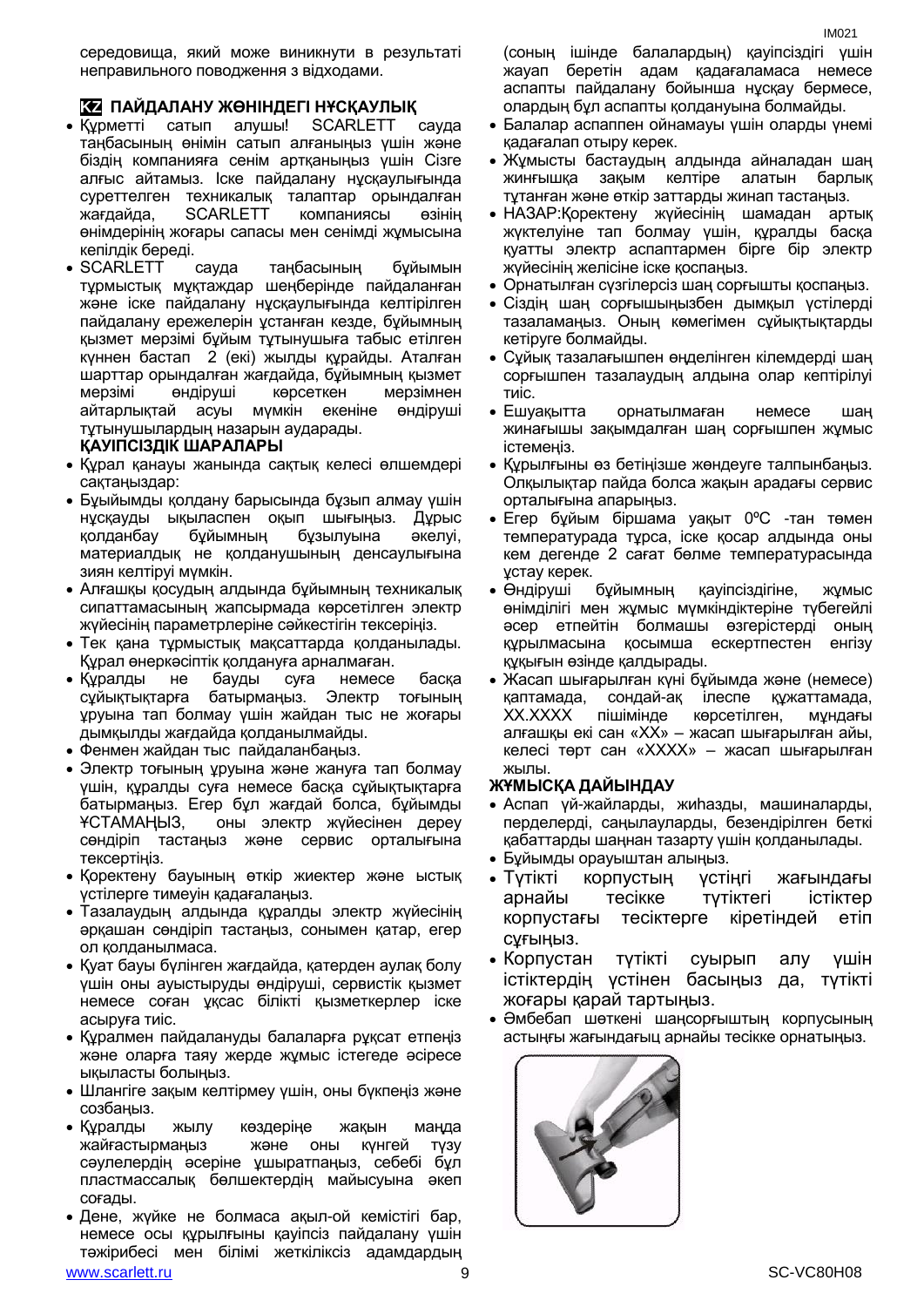#### **ЖҰМЫСЫ**

- Жұмысты бастар алдында қуат сымының ашасын электр желісінің розеткасына сұғыңыз.
- Шаңсорғышты іске қосу үшін «Қосу/Өшіру» түймесін басыңыз, өшіру үшін оны тағы бір рет басыңыз.
- Қол оңай жететін беткі қабаттарды, машинаны, жиһазды тазалау үшін шаңсорғышты түтіксіз пайдаланыңыз.
- Шаңсорғыштың корпусынан түтікті ажыратып алу үшін қысқышты ашыңыз да, түтікті жоғары қарай тартыңыз.
- Жинаққа жетуі қиын жерлердегі шаңды кетіруге арналған саңылау тазалайтын қондырма кіреді. Қондырманы суырып алу үшін шөткені ағытып алыңыз да, саңылау тазалайтын қондырманы бекітетін түймені басыңыз.

#### **ТАЗАЛАУ ЖӘНЕ КҮТІП ҰСТАУ**

- Шаңсорғышты өшіріңіз де, электр желісінен ажыратыңыз.
- Шөткені төмен қарай тарту арқылы оны шаңсорғыштың корпусынан ағытып алыңыз.
- Егер саңылау тазалайтын қондырманы пайдаланған болсаңыз, оны бүктеңіз де, корпусқа бекітіп қойыңыз.
- Түтікті ағытып алыңыз.
- Шаңсорғыштан шаң жинайтын сауытты ағытып алыңыз, ол үшін сауытты бекітетін түймені басыңыз. Сауыттағы қоқысты алып тастаңыз.



 Шаңсорғыштың корпусының сыртқы қабатын құрамында түрпілі заттектер жоқ жуғыш құрал қосылған жұмсақ шүберекпен сүртіңіз. ЕСІҢІЗДЕ БОЛСЫН: Бұйым мен қуат сымын суға немесе кез келген сұйық затқа малуға тыйым салынады.

#### **СҮЗГІНІ ТАЗАЛАУ**

- Сүзгіні жылына кем дегенде екі рет тазалау керек.
- Сүзгіні өзіңізге қарай тарта отырып, сауыттан абайлап шығарып алыңыз.



- Сүзгіні жуыңыз да, құрғатыңыз.
- Сүзгіні батареяның үстіне қойып немесе басқа жылытқыш аспаптардың көмегімен кептіруге тыйым салынады.
- Сүзгі мен сауытты бұрынғы орнына орнатыңыз.
- Орнатардың алдында сүзгі мен сауыттың бүлінбегенін мұқият тексеріңіз.
- ЕСІҢІЗДЕ БОЛСЫН: Сүзгісі орнатылмаған шаңсорғышты тоққа қосуға болмайды, себебі электрқозғалтқыш істен шығуы мүмкін

#### **САҚТАЛУЫ**

- Шаңсорғышты тігінен орнатыңыз.
- Сымды ыңғайлы сақтау үшін аспаптың тұтқасы мен корпусында арнайы ілмектер қарастырылған.

| ٠<br>٠                |  | v |  |
|-----------------------|--|---|--|
| ١<br>۱<br>٠<br>×<br>v |  | × |  |
| ۱<br>٠                |  |   |  |

- Өнімдегі, қораптағы және/немесе қосымша құжаттағы осындай белгі қолданылған электрлік және электрондық бұйымдар кәдімгі тұрмыстық қалдықтармен бірге шығарылмауы керек дегенді білдіреді. Оларды арнайы қабылдау бөлімшелеріне өткізу қажет.
- Қалдықтарды жинау жүйелері туралы қосымша мәліметтер алу үшін жергілікті басқару органдарына хабарласыңыз.
- Қалдықтарды дұрыс кәдеге жарату бағалы ресурстарды сақтауға және қалдықтарды дұрыс шығармау салдарынан адамның денсаулығына және қоршаған ортаға келетін теріс әсерлердің алдын алуға көмектеседі.

#### **EST KASUTAMISJUHEND OHUTUSNÕUANDED**

- Seadme kasutamisel pidage kinni ohutusnхuannetest:
- Enne tolmuimeja kasutuselevхttu tutvuge tдhelepanelikult kдesoleva juhendiga. Nii vдldite vхimalikke vigu ja ohte seadme kasutamisel. Vддr kasutamine vхib pхhjustada seadme riket, materiaalset kahju, ka tolmuimeja kasutaja tervist kahjustada.
- Enne tolmuimeja esimest vooluvхrku lьlitamist kontrollige, et seadme etiketil osutatud andmed vastaksid kohaliku vooluvхrgu andmetele.
- Antud seade on mхeldud ainult koduseks, mitte tццstuslikuks kasutamiseks.
- Дrge pange seadet ja juhet vette vхi teistesse vedelikesse. Elektrilццgi saamise vдltimiseks дrge kasutage seadet vдljas ega mдrgades kohtades.
- Elektrilöögi saamise ja süttimise vältimiseks ärge asetage seadet vette ja teistesse vedelikesse. Kui seade on vette sattunud, ÄRGE SEDA KATSUGE, eemaldage lõikur kohe vooluvõrgust ja pöörduge teeninduskeskuse poole kontrollimiseks.
- Дrge lьlitage seade vooluvхrku mдrgade kдtega. Дrge eemaldage seadet vooluvхrgust juhtmest tхmmates vaid alati hoidke kinni juhtme otsas olevast pistikust.
- Jдlgige seda, et juhe ei puutuks vastu teravaid servi ja kuumi pindu.
- Eemaldage seade vooluvхrgust enne selle puhastamist ning ajaks, mil tolmuimejat ei kasutata.
- Дrge kasutage vigastatud elektrijuhtme vxi pistikuga, samuti mahakukkunud vхi muul moel vigastada saanud seadet. Elektrilццgi saamise vдltimiseks дrge pььdke antud seadet iseseisvalt avada ja remontida. Vea kхrvaldamiseks pццrduge spetsiaalse teeninduskeskuse poole.
- Дrge jдtke seadet kuumade kohtade (nt radiaatori jm) lдhedale. Seadet kaitske otsese pдiksevalguse eest, sest see vхib pхhjustada plastmassist osade deformatsiooni.
- Seade ei ole ette nдhtud kasutamiseks alanenud fььsiliste, tunnetuslike ja vaimsete vхimetega isikutele (kaasa arvatud lastele) vхi neile, kellel puuduvad selleks kogemused vхi teadmised, kui nad ei ole jдrelevalve all vхi kui neid ei ole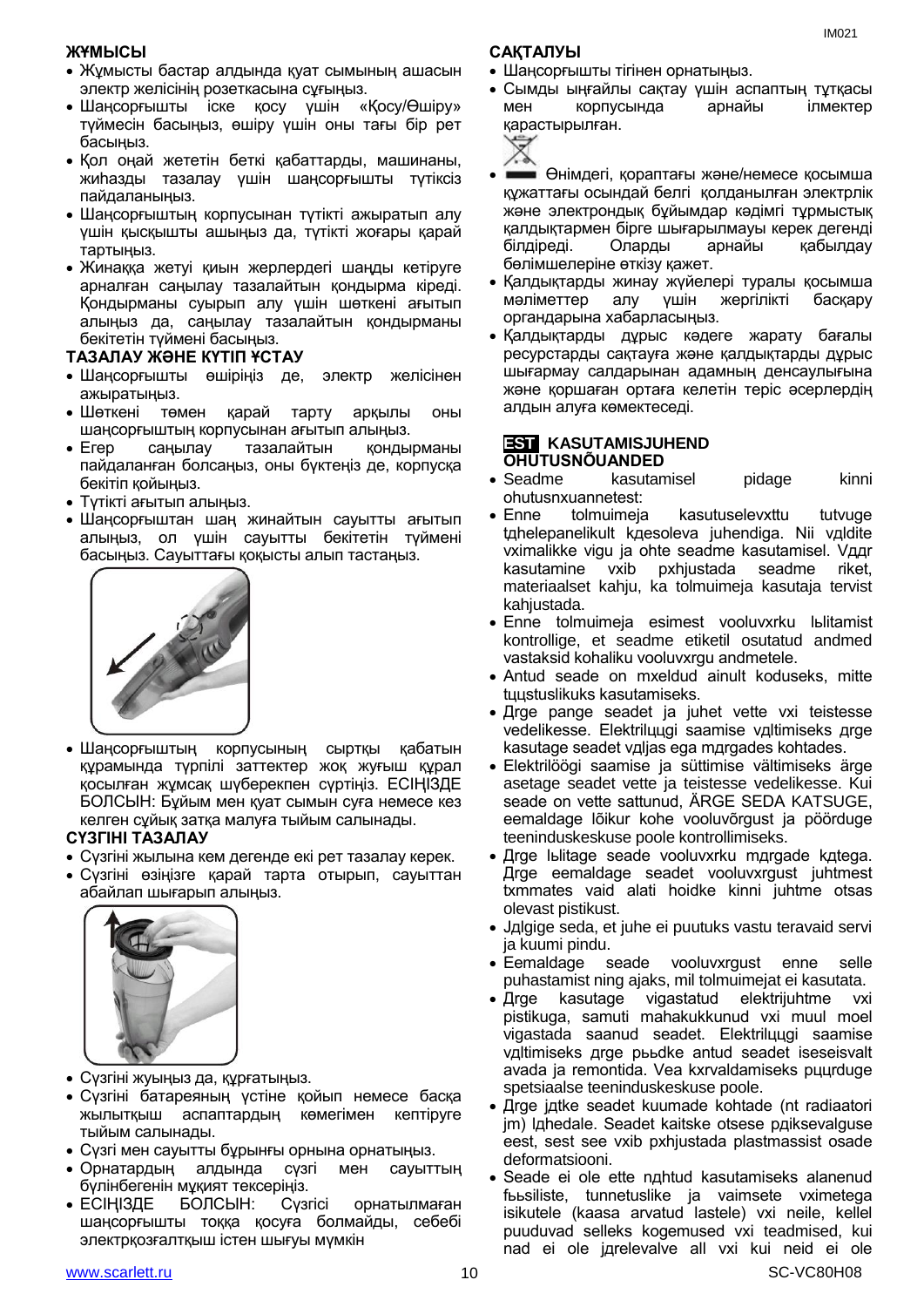instrueerinud seadme kasutamise suhtes nende ohutuse eest vastutav isik.

- Дrge laske lastel seadet kasutada ning olge eriti tдhelepanelik laste lдheduses tццtades.
- Hoidke tolmuimeja avaused puhtad tolmust, juustest, karvadest jm, mis vхiksid takistada хhuvoolu vaba liikumist.
- Olge tдhelepanelik treppide koristamisel.
- Enne imemist eemaldage pхrandalt kхik hххguvad ja teravad esemed, mis vхiksid kahjustada tolmukotti.
- TДНЕLEPANU: Vooluvxrgu ь ыекоогтативе vдltimiseks дrge kasutage vooluringis samaaegselt teisi kхrge voolutarbimusega seadmeid.
- Дrge kдivitage filtriteta tolmuimejat.
- Дrge imege mдrga pinda. Tolmuimeja ei ole mхeldud vedelike imemiseks.
- Enne tolmuimejaga puhastamist tuleb vedeliku puhastusvahendiga tццdeldud vaip дra kuivatada.
- Дrge kasutage vigastatud tolmukotiga tolmuimejat.
- Toitejuhtme vigastamise korral tohib selle ohu vältimiseks vahetada tootja, selleks volitatud hoolduskeskus või muu kvalifitseeritud personal.
- Kui toode on olnud mxnda aega xhutemperatuuril alla 0 °С, tuleb hoida seda enne sisselьlitamist vдhemalt 2 tundi toatemperatuuril.
- Tootja jдtab endale хiguse teha ilma tдiendava teatamiseta toote konstruktsiooni ebaolulisi muudatusi, mis ei mхjuta selle ohutust, tццvхimet ega funktsioneerimist.
- Tootmisaeg on näidatud tootel ja/või pakendil, samuti saatedokumentidel, formaadis XX.XXXX, esimesed kaks numbrit XX tähendavad tootmiskuud, järgmised neli numbrit XXXX aga tootmisaastat.

#### **TÖÖKS VALMISTUMINE**

- Seade on ette nähtud tolmu koristamiseks ruumidest, mööblilt, autodest, kardinatest, piludest ja dekoratiivpindadelt.
- Võtke toode pakendist välja.
- Pange toru korpuse ülaosas asuvasse spetsiaalsesse avasse nii, et toru tihvtid läheksid korpuse avadesse.
- Toru eemaldamiseks korpusest vajutage tihvtidele ja tõmmake toru ülespoole.
- Paigaldage universaalne ari spetsiaalsesse avasse tolmuimeja korpuse alaosas.



#### **KASUTAMINE**

- Enne töö alustamist ühendage toitejuhtme pistik vooluvõrguga.
- Tolmuime ja sisselülitamiseks vajutage sisse- ja väljalülitusnuppu. Väljalülitamiseks vajutage nupule veelkord.
- Lihtsalt ligipääsetavate pindade, auto ja mööbli puhastamiseks kasutage tolmuimejat ilma toruta.
- Toru eemaldamiseks tolmuimeja korpusest avage klamber ja tõmmake toru üles.
- Komplekti kuulub otsik tolmu eemaldamiseks pragudest ja raskesti ligipääsetavatest kohtadest.

Otsiku väljavõtmiseks eemaldage hari ja vajutage pragude otsiku kinnitusnupule.

- TÄHELEPANU!
- Tingimata puhastage konteiner pärast igat koristuskorda.
- Mitte kunagi ärge lülitage seadet sisse ilma paigaldatud filtrita või kui filter on vigastatud või saastunud. Vastasel korral satub tolm mootorisse ja põhjustab seadme rikkimineku.
- Ärge kasutage seadet, kui konteiner on täitunud märgini MAX. Kui konteiner on täis, siis saastunud õhk ummistab tolmuimeja filtri, mille tagajärjel mootor kuumeneb üle ja läheb rikki.
- Ärge kasutage seadet ehitusprahi (tsemendi, lubja, krohvi, metallilaastude jne) koristamiseks. Need põhjustavad mootori rikkimineku.
- Ärge peske tolmuimeja detaile nõudepesu- või pesumasinas.

#### **PUHASTAMINE JA HOOLDUS**

- Lülitage tolmuimeja välja ja eemaldage see vooluvõrgust.
- Võtke hari tolmuimeja korpuse küljest ära, tõmmates seda allapoole.
- Kui kasutasite pragude otsikut, pange see korpusele tagasi ja kinnitage.
- Võtke toru lahti.
- Võtke tolmukonteiner tolmuimejast välja. Selleks vajutage konteineri fikseerimisnupule. Eemaldage prügi konteinerist.



 Pühkige tolmuimeja välispind puhtaks pehme lapi ja pesuainega, mis ei sisalda abrasiivseid aineid. TÄHELEPANU! On keelatud panna seadet ja selle toitejuhet vette või mis tahes vedelikesse.

### **FILTRI PUHASDTAMINE**

- Filtrit tuleb puhastada vähemalt kaks korda aastas.
- Võtke filter ettevaatlikult konteinerist välja, tõmmates enda poole.



- Peske filter puhtaks ja kuivatage.
- Keelatud on kuivatada filtrit radiaatori või muud kütte seadmete peal.
- Pange filter ja konteiner nende kohtadele tagasi.
- Enne paigaldamist kontrollige, kas filter ja konteiner ei ole kahjustatud.
- TÄHELEPANU! Ärge lülitage tolmuimejat sisse ilma paigaldatud filtrita, sest see või põhjustada elektrimootori rikke.

#### **HOIDMINE**

Pange tolmuimeja vertikaalselt seisma.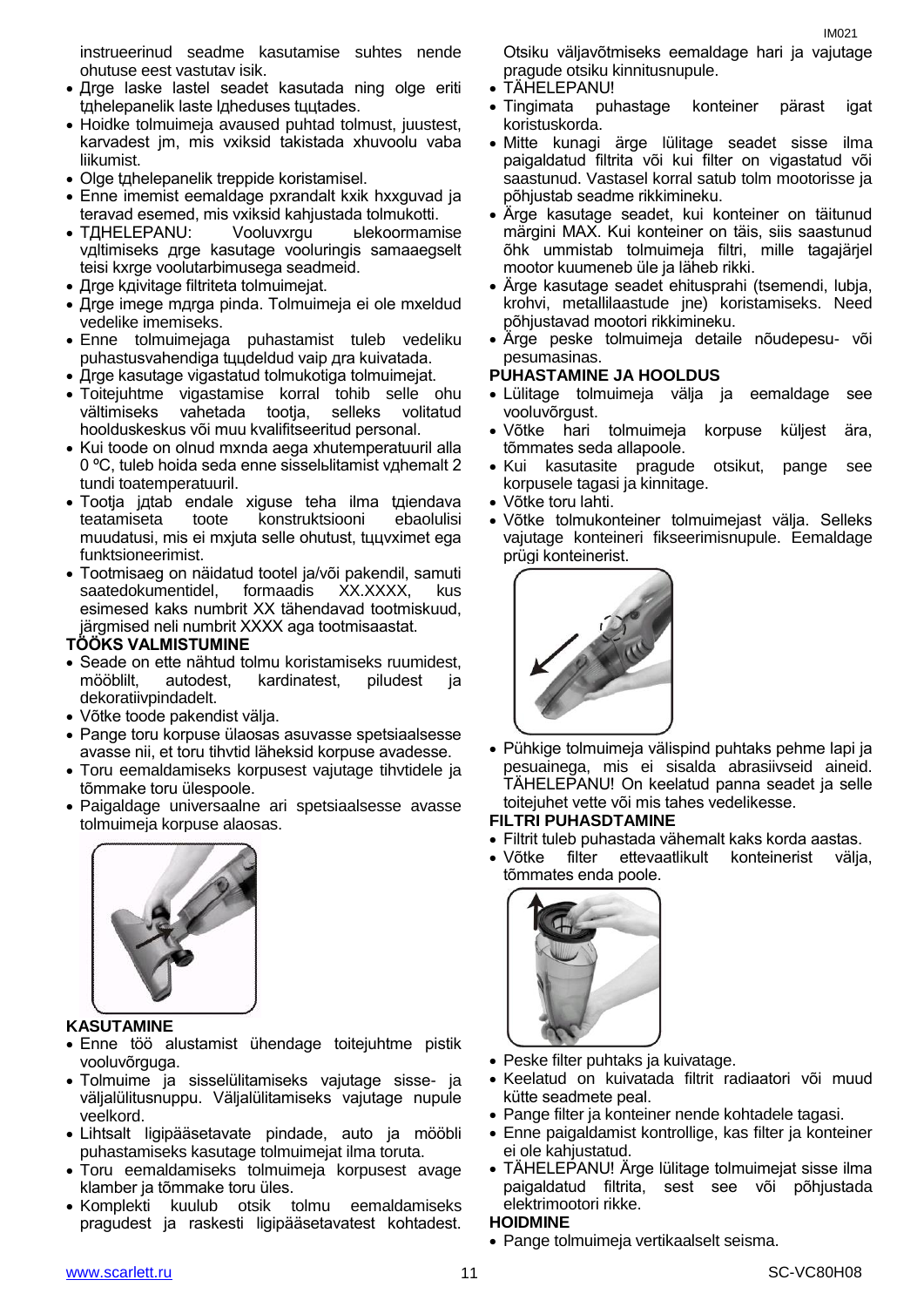- Juhtme mugavamaks hoidmiseks on tolmuimeja käepidemel ja korpusel spetsiaalsed konksud.
- Antud sümbol tootel, pakendil ja/või saatedokumentatsioonis tähendab, et kasutatud elektrilisi ja elektroonilisi tooteid ei tohi ära visata koos tavaliste olmejäätmetega. Need tuleb anda ära spetsialiseeritud vastuvõtupunktidesse.
- Täiendava informatsiooni saamiseks olemasolevatest jäätmete kogumise süsteemidest pöörduge kohalike võimuorganite poole.
- Õige utiliseerimine aitab hoida kokku hinnalisi ressursse ning ennetada võimalikku negatiivset mõju inimeste tervisele ja ümbritseva keskkonna olukorrale, mis võib tekkida jäätmete ebaõige käitlemise tulemusel.

#### **LV LIETOŠANAS INSTRUKCIJA DROŠĪBAS NOTEIKUMI**

- Ierīces ekspluatācijas laikā ievērojiet sekojoљus droљības pasākumus:
- Uzmanīgi izlasiet doto lietoљanas instrukciju, lai izvairītos no bojājumu raљanās lietoљanas laikā. Nepareiza ierīces lietoљana var radīt tās bojājumus, materiālus zaudējumus un lietotāja veselības kaitējumus.
- Pirms pirmreizējās ieslēgљanas pārbaudiet, vai ierīces tehniskie raksturojumi, kas norādīti uz uzlīmes atbilst elektrotīkla parametriem.
- Izmantot tikai sadzīves vajadzībām. Ierīce nav paredzēta rūpnieciskai izmantoљanai.
- Neievietojiet ierīci vai elektrovadu ūdenī vai kādā citā љķidrumā. Lai izvairītos no elektrostrāvas trieciena, neizmantojiet priekљmetu ārpus telpām un mitrām virsmām.
- Lai izvairītos no elektrostrāvas trieciena vai aizdegšanās, negremdējiet ierīci ūdenī vai kādā citā šķidrumā. Ja tas ir noticis NEAIZTIECIET ierīci nekavējoties atslēdziet to no elektrotīkla un dodieties uz tuvāko servisa centru ierīces pārbaudei.
- Ierīci elektrotīklā slēdzat tikai ar sausām rokām; atslēdzot velciet aiz kontaktdakљas, nevis aiz elektrovada.
- Sekojiet līdzi, lai elektrovads nepieskartos klāt asām malām un karstām virsmām.
- Vienmēr atvienojat ierīci no elektrotīkla pirms tās tīrīљanas vai ja Jūs to neizmantojat.
- Neizmantojiet ierīci ar bojātu elektrovadu vai kontakdakљu, kā arī gadījumos, ja tas ir bijis pakļauts jebkāda љķidruma iedarbībai, nokritis vai bojāts citā veidā. Lai izvairītos no eletrostrāvas trieciena nemēģiniet pastāvīgi izjaukt un remontēt ierīci, nepiecieљamības gadījumā dodieties uz Servisa centru.
- Nenovietojiet ierīci blakus siltuma avotiem (radiatoriem, sildītājiem u.c.), kā arī neatstājiet to tieљu saules staru iedarbībā, tas var izraisīt plastmasas detaļu deformāciju.
- Ierīce nav paredzēta izmantoљanai personām (ieskaitot bērnus) ar pazeminātām fiziskām, emocionālām vai intelektuālām spējām vai personām bez dzīves pieredzes vai zināљanām, ja viņas nekontrolē vai neinstruē ierīces lietoљanā persona, kas atbild par viņu droљību.
- Neļaujiet bērniem izmantot putekļu sūcēju, esiet uzmanīgi izmantojot ierīci to tuvumā.
- Sekojiet, lai gaisa atvērumi nebūtu bloķēti. Nepieļaujiet, lai tajos iekļūtu nepiederoљi (putekļi, mati, drēbes u.c. ).
- Esiet piesardzīgi strādājot ar putekļu sūcēju kāpņu telpās.
- Pirms darba sākuma savāciet no grīdas viegli uzliesmojoљus un asus priekљmetus, kas var sabojāt putekļu savācēju.
- UZMANĪBU: Lai izvairītos no elektrotīkla pārslogoљanas, neslēdziet ierīci vienlaicīgi ar citām jaudīgām elektroierīcēm vienā un tajā paљā elektrotīkla līnijā.
- Neieslēdziet putekļu sūcēju bez uzstādītiem filtriem.
- Ar љo putekļu sūcēju netīriet mitras virsmas. Ar tā palīdzību nevar saslaucīt љķidrumu.
- Paklājiem, apstrādātiem ar љķidro tīrīљanas līdzekli, vispirms ir jāizћūst, pirms tie tiek apstrādāti ar putekļu sūcēju.
- Nekad nestrādājiet ar putekļu sūcēju, bez uzstādīta vai bojāta putekļu savācēja.
- Necentieties patstāvīgi labot ierīci vai nomainīt jebkādas detaļas. Ierīces bojājuma gadījumā dodieties uz tuvāko Servisa centru.
- Ja izstrādājums kādu laiku ir atradies temperatūrā zem 0 ºC, pirms ieslēgљanas tas ir jāpatur istabas apstākļos ne mazāk kā 2 stundas.
- Raћotājs patur sev tiesības bez papildu brīdinājuma ieviest izstrādājuma konstrukcijā nelielas izmaiņas, kas būtiski neietekmē tā droљību, darbspēju un funkcionalitāti.
- Izgatavošanas datums ir norādīts uz izstrādājuma un/vai iepakojuma, kā arī pavaddokumentos, formātā XX.XXXX, kur pirmie divi cipari XX ir izgatavošanas mēnesis, nākamie četri XXXX – izgatavošanas gads.

#### **SAGATAVOŠANA DARBAM**

- Ierīce ir paredzēta telpu, mēbeļu, mašīnu, aizkaru, spraugu, dekoratīvo virsmu attīrīšanai no putekļiem.
- Atbrīvojiet izstrādājumu no iepakojuma.
- Ievietojiet cauruli speciālā atverē korpusa augšdaļā tā, lai caurules tapas savietotos ar atverēm korpusā.
- Lai atvienotu cauruli no korpusa, piespiediet tapas un pavelciet cauruli uz augšu.
- Ievietojiet universālo birsti īpašā atverē uz putekļu sūcēja korpusa apakšdaļas.



#### **DARBĪBA**

- Pirms darba uzsākšanas iespraudiet barošanas vada kontaktdakšu elektrotīkla rozetē.
- Putekļu sūcēja ieslēgšanai piespiediet Ieslēgšanas/Izslēgšanas pogu, izslēgšanai – piespiediet šo pogu vēlreiz.
- Mašīnas un mēbeļu viegli pieejamo vietu tīrīšanai izmantojiet putekļu sūcēju bez caurules.
- Lai atvienotu cauruli no putekļu sūcēja korpusa, atveriet aizspiedni un pavelciet cauruli uz augšu.
- Komplektā ir iekļauts spraugu uzliktnis putekļu likvidēšanai grūti pieejamās vietās. Lai izņemtu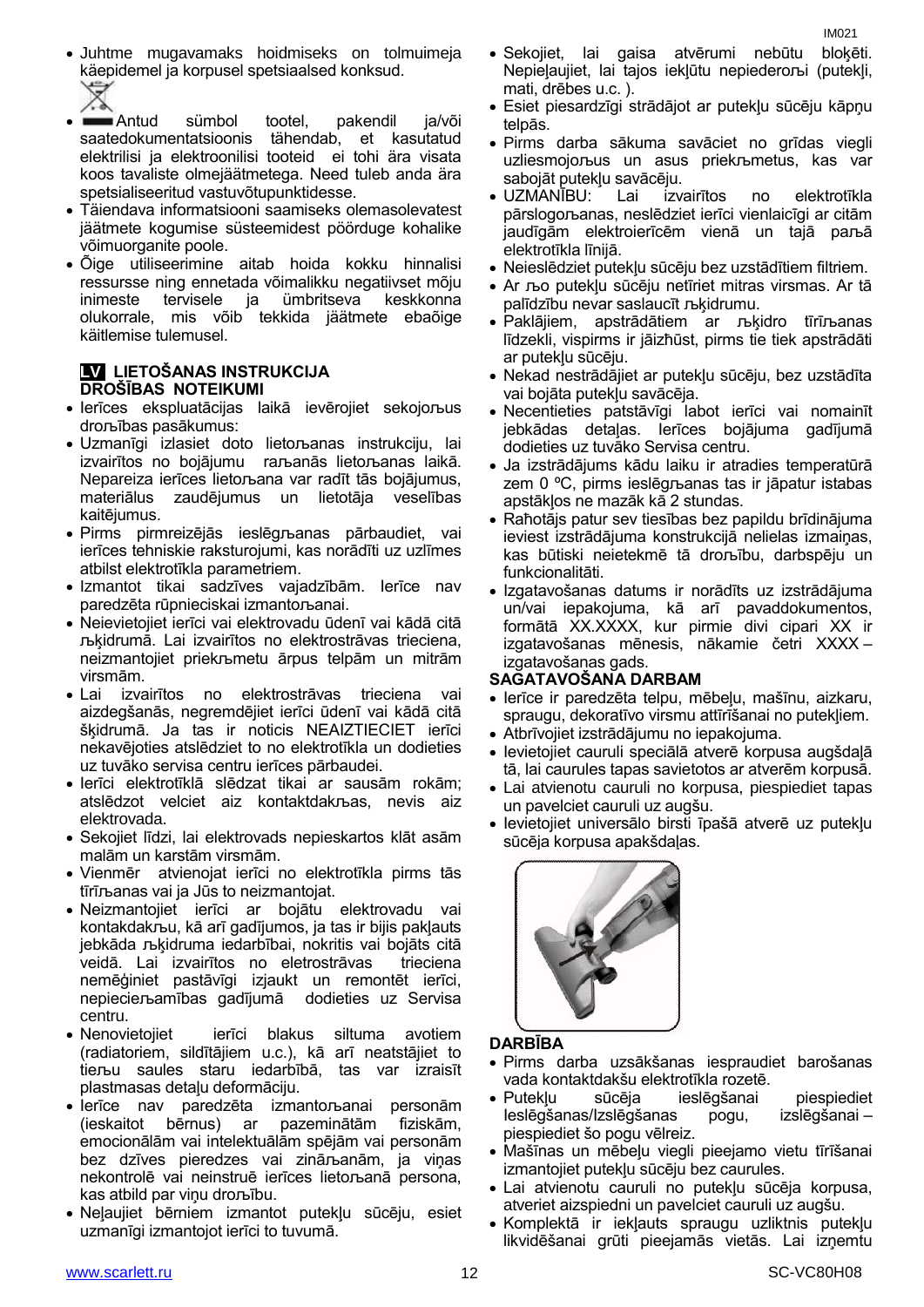uzliktni, noņemiet birsti un piespiediet spraugu uzliktņa stiprinājuma pogu.

- UZMANĪBU:
- Noteikti iztīriet konteineru pēc katras uzkopšanas reizes.
- Nekad neizmantojiet ierīci bez filtra, kā arī ar bojātu vai netīru filtru. Pretējā gadījumā putekļi iekļūst motorā un var izraisīt ierīces bojājumu.
- Neizmantojiet ierīci, ja konteiners ir aizpildīts līdz atzīmei "MAX". Ja konteiners ir pilns, netīrs gaiss piesārņo putekļu sūcēja filtru. Tas izraisa motora pārkaršanu un bojājumu.
- Neizmantojiet ierīci būvgružu (cementa, balsināšanas līdzekļu, metāla skaidu u.c.) savākšanai. Šīs daļiņas var izraisīt motora bojājumu.
- Nemazgājiet putekļu sūcēja daļas trauku vai veļas mazgājamajā mašīnā.

#### **TĪRĪŠANA UN KOPŠANA**

- Izslēdziet putekļu sūcēju un atvienojiet to no elektrotīkla.
- Noņemiet birsti no putekļu sūcēja korpusa, pavelkot to uz leiu.
- Ja tika izmantots spraugu uzliktnis, salieciet to un piestipriniet pie korpusa.
- Atvienojiet cauruli.
- Noņemiet putekļu savākšanas konteineru, piespiežot konteinera fiksācijas pogu. Izkratiet gružus no konteinera.



 Noslaukiet putekļu sūcēja korpusa ārējo virsmu ar mīkstu lupatu, pievienojot mazgāšanas līdzekli, kas nesatur abrazīvās vielas. UZMANĪBU: Aizliegts mērkt ierīci un barošanas vadu ūdenī vai citos šķidrumos.

#### **FILTRA TĪRĪŠANA**

- Filtrs jātīra ne retāk kā divas reizes gadā.
- Piesardzīgi izņemiet filtru no konteinera, pavelkot pret sevi.



- Izmazgājiet filtru un izžāvējiet to.
- Aizliegts žāvēt filtru uz apkures radiatora vai ar citu sildīšanas ierīču palīdzību.
- Ievietojiet filtru atpakaļ konteinerā tam paredzētajā vietā.
- Pirms uzstādīšanas uzmanīgi pārbaudiet, vai filtrs un konteiners nav bojāti.
- UZMANĪBU: Neieslēdziet putekļu sūcēju, ja nav uzstādīts filtrs, jo tas var izraisīt elektromotora bojājumu.

### **GLABĀŠANA**

Novietojiet putekļu sūcēju vertikāli.

#### [www.scarlett.ru](http://www.scarlett.ru/) 13 SC-VC80H08

- Vada glabāšanas ērtumam uz ierīces roktura un uz korpusa ir paredzēti speciāli āķīši.
	-
- Šis simbols uz izstrādājuma, iepakojuma un/vai pavaddokumentiem nozīmē, ka nolietotus elektro- vai elektroniskos izstrādājumus nedrīkst izmest kopā ar parastajiem sadzīves atkritumiem. Tie ir jānodod specializētajos pieņemšanas punktos.
- Lai iegūtu papildu informāciju par esošajām atkritumu savākšanas sistēmām, vērsieties vietējā pašvaldībā.
- Pareiza utilizācija palīdzēs saglabāt vērtīgus resursus un novērst iespējamo negatīvo ietekmi uz cilvēku veselību un apkārtējās vides stāvokli, kas var rasties nepareizas rīkošanās ar atkritumiem rezultātā.

#### **LT VARTOTOJO INSTRUKCIJA SAUGUMO PRIEMONĖS**

- Naudodamiesi prietaisų laikykitės љių saugumo priemonių:
- Prietaiso gedimams iљvengti prieљ pirmaji naudojimą atidћiai perskaitykite љią instrukciją. Neteisingai naudodamiesi gaminiu, Jūs galite jį sugadinti, patirti nuostolių arba pakenkti savo sveikatai.
- Prieљ pirmąjį naudojimą patikrinkite, ar ant lipduko nurodytos techninės gaminio charakteristikos atitinka elektros tinklo parametrus.
- Naudoti tik buitiniams tikslams. Prietaisas nėra skirtas pramoniniam naudojimui.
- Nenardinkite prietaiso ir maitinimo laido į vandenį bei kitus skysčius. Naudoti tik patalpose. Nesinaudokite prietaisu esant aukљtam drėgnumo lygiui, tai padės iљvengti elektros smūgio pavojaus.
- Norėdami išvengti nutrenkimo elektros srove ar gaisro pavojaus, nenardinkite prietaiso į vandenį bei kitus skysčius. Įvykus tokiai situacijai, NELIESDAMI prietaiso, nedelsdami išjunkite jį iš elektros tinklo ir kreipkitės į Serviso centrą.
- Įjunkite prietaisą į elektros tinklą tik sausomis rankomis; iљjungdami prietaisą traukite kiљtuką, niekada netempkite laido.
- Pasirūpinkite, kad elektros laidas neliestų aљtrių kampų ir karљtų pavirљių.
- Nesinaudodami prietaisu arba jį valydami, visada iљjunkite jį iљ elektros tinklo.
- Nenaudokite prietaiso, jei jo elektros laidas ir/arba љakutė buvo paћeisti. Remontuoti prietaisą galima tik autorizuotame Serviso centre.
- Nestatykite prietaiso љalia љilumos љaltinių (radiatorių, љildytuvų ir kt.) ir apsaugokite jį nuo tiesioginių saulės spindulių, nes tai gali sukelti plastikinių detalių deformavimą.
- Prietaisas nėra skirtas naudotis ћmonėms (įskaitant vaikus), turintiems sumaћėjusias fizines, jausmines ar protines galias; arba jie neturi patirties ar ћinių, kai asmuo, atsakingas uћ tokių ћmonių saugumą, nekontroliuoja ar neinstruktuoja jų, kaip naudotis љiuo prietaisu.
- Neleiskite vaikams naudotis prietaisu ir būkite itin atsargūs, dirbdami љalia vaikų.
- Neuћdenkite ortakių angų. Pasirūpinkite, kad į ortakių angas nepatektų paљaliniai daiktai (plaukai, dulkės, drabuћiai ir kt.)
- Būkite itin atsargūs dirbdami su dulkių siurbliu ant laiptų.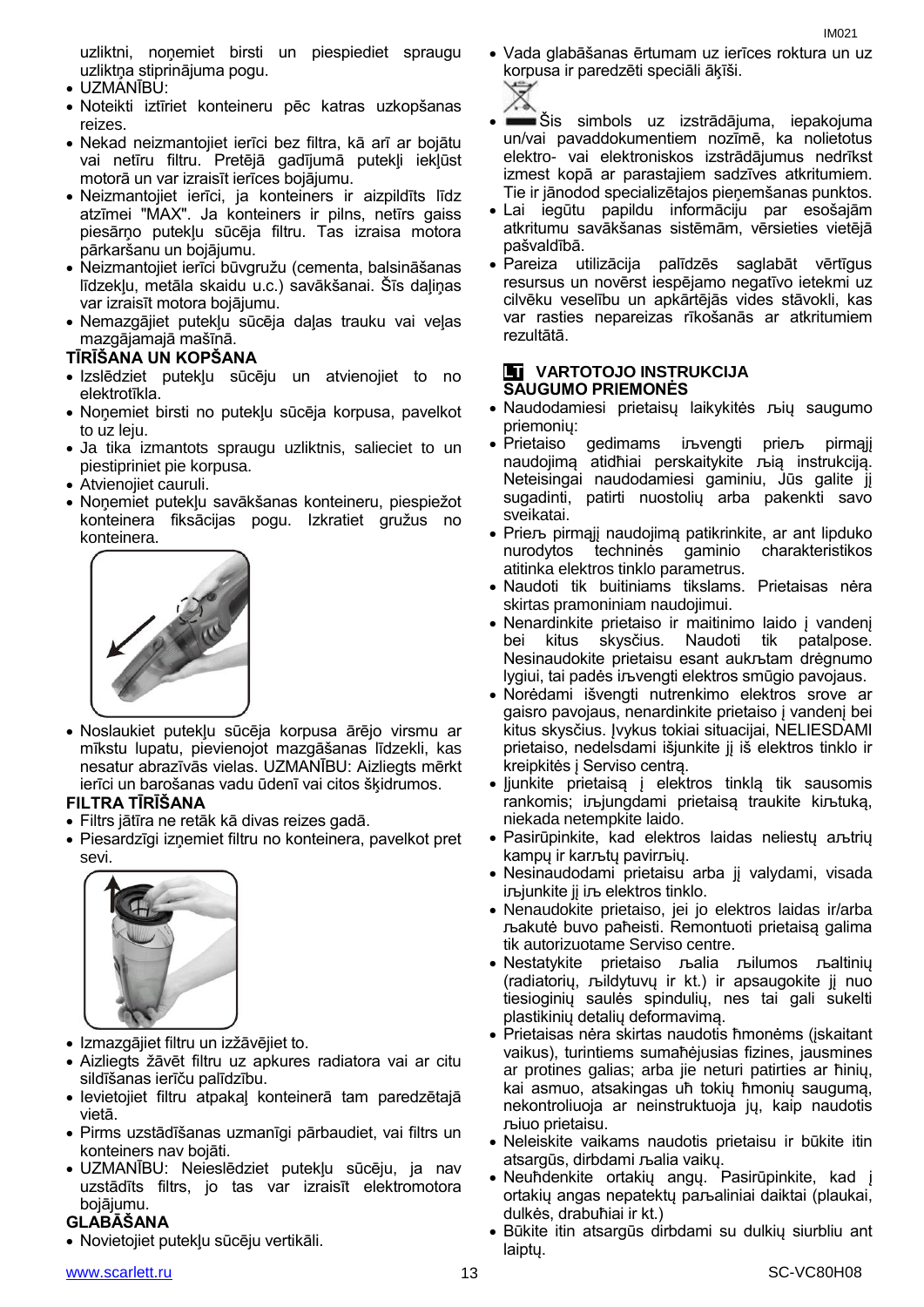- Prieљ pradėdami darbą paљalinkite nuo grindų visus rūkstančius ir aљtrius daiktus, kurie gali pakenkti dulkių siurbliui.
- DĖMESIO: Maitinimo tinklo perkrovimui iљvengti neįjunkite dulkių siurblio kartu su kitais galingais elektros prietaisais į vieną elektros tinklo liniją.
- Neįjunkite dulkių siurblio be filtrų.
- Nevalykite Jūsų dulkių siurbliu drėgnų pavirљių. Jis netinka љalinti skysčius.
- Jei Jūs iљvalėte kilimus skystu valikliu, leiskite jiems iљdћiūti ir tik po to pradėkite juos valyti dulkių siurbliu.
- Niekada nesinaudokite dulkių siurbliu be dulkių surinkimo konteinerio, arba jei jo dulkių surinkimo konteineris buvo paћeistas.
- Nebandykite savarankiškai remontuoti prietaiso arba keisti jo detalių. Atsiradus gedimams kreipkitės į artimiausią Serviso centrą.
- Jeigu gaminys kai kurį laiką buvo laikomas ћemesnėje nei 0 ºC temperatūroje, prieљ įjungdami prietaisą palaikykite jį kambario temperatūroje ne maћiau kaip 2 valandas.
- Gamintojas pasilieka teisę be atskiro perspėjimo neћymiai keisti įrenginio konstrukciją iљsaugant jo saugumą, funkcionalumą bei esmines savybes.
- Pagaminimo data nurodyta ant gaminio ir (arba) pakuotės, taip pat pridedamoje dokumentacijoje XX.XXXX formatu, kur pirmieji du simboliai "XX" žymi pagaminimo mėnesį, o toliau einantys keturi simboliai "XXX" žymi pagaminimo metus.

#### **PARUOŠIMAS DARBUI**

- Prietaisas naudojamas surinkti dulkes patalpose, nuo baldų, mašinų, užuolaidų, plyšių, dekoratyvinių paviršių.
- Išpakuokite gaminį.
- Įstatykite vamzdelį į specialią angą į viršutinę korpuso dalį tokiu būdu, kad vamzdelio kaiščiai įeitų į korpuso angas.
- Norint ištraukti vamzdelį iš korpuso, paspauskite kaiščius ir patraukite vamzdelį į viršų.
- Sumontuokite universalųjį šepetį specialioje angoje apatinėje dulkių siurblio dalyje.



#### **NAUDOJIMAS**

- Prieš darbo pradžią įstatykite maitinimo laido kištuką į maitinimo tinklą.
- Norėdami jiungti dulkių siurblį, spauskite mygtuką "Jį. / Išj.", norėdami išjungti – spustelėkite jį dar kartą.
- Norėdami išvalyti lengvai pasiekiamus paviršius, automobilius, baldus, naudokitės dulkių siurbliu be vamzdelio.
- Norėdami išmontuoti vamzdelį iš dulkių siurblio korpuso, atidarykite fiksatorių ir patraukite vamzdelį į viršų.
- Komplekte pridėtas plyšių antgalis, kad dulkės būtų pašalintos sunkiai pasiekiamose vietose. Norėdami išmontuoti antgalį, nuimkite šepetį ir paspauskite plyšių antgalio tvirtinimo mygtuką.
- DĖMESIO!
- Būtinai išvalykite talpą po kiekvienos tvarkymo procedūros.
- Niekada nenaudokite prietaisonesumontavę filtro, jei filtras pažeistas ar užterštas. Priešingu atveju, dulkės pateks į variklį ir sugadins prietaisą.
- Nesinaudokite prietaisu, jei konteineris užpildytas į "MAX" žymos. Kai talpa užpildyta, puyrvinas oras užkemša dulkių siurblio filtrą, todėl perkaista ir sugenda variklis.
- Nenaudokite prietaiso siurbti statybinių šiukšlių (cemento, kalkių, tinko, metalinių drožlių ir t. t.). Šios dalelės sukelia variklio gedimą
- Neplaukite dulkių siurblio dalių indaplovėje ir skalbyklėje.

#### **VALYMAS IR PRIEŽIŪRA**

- Išjunkite dulkių siurblių ir atjunkite jį nuo maitinimo tinklo.
- Nuimkite šepetį nuo dulkių siurblio korpuso, patraukdami jį į apačią.
- Jei naudojotės plyšio antgaliu, sumontuokite jį ir pritvirtinkite ant korpuso.
- Atjunkite vamzdelį.
- Nuimkite dulkių siurblio dulkių surinkimo talpą, norėdami tai padaryti, paspauskite talpos fiksavimo mygtuką. Pašalinkite šiukšles ir talpos.



 Nuvalykite išorinį korpuso paviršių minkštu skuduru ir plovikliu, kuriame nebūtų abrazyvinių medžiagų. Draudžiama panardinti prietaisą ir maitinimo laidą į vandenį ar kitą skystį.

#### **FILTRO VALYMAS**

- Filtrą valykite ne rečiau, kaip du kartus per metus.
- Atsargiai išimkite filtrą iš talpos, patraukdami jį į save.



- Praplaukite filtrą ir išdžiovinkite jį.
- Draudžiama džiovinti filtrą ant šildytuvo ar kitais šildymo prietaisais.
- Sumontuokite filtrą ir talpą į ankstesnę vietą.
- Prieš montuodami, atidžiai patikrinkite, ar filtras ir konteineris nepažeistas.
- DĖMESIO: nejunkite dulkių siurblio nesumontavę filtro, nes taip galite sugadinti elektros variklį.

#### **SAUGOJIMAS**

- Padėkite dulkių siurblį vertikaliai.
- Norėdami patogiai saugoti laidą ant prietaiso rankenėlės ir korpuse numatyti specialieji kabliukai.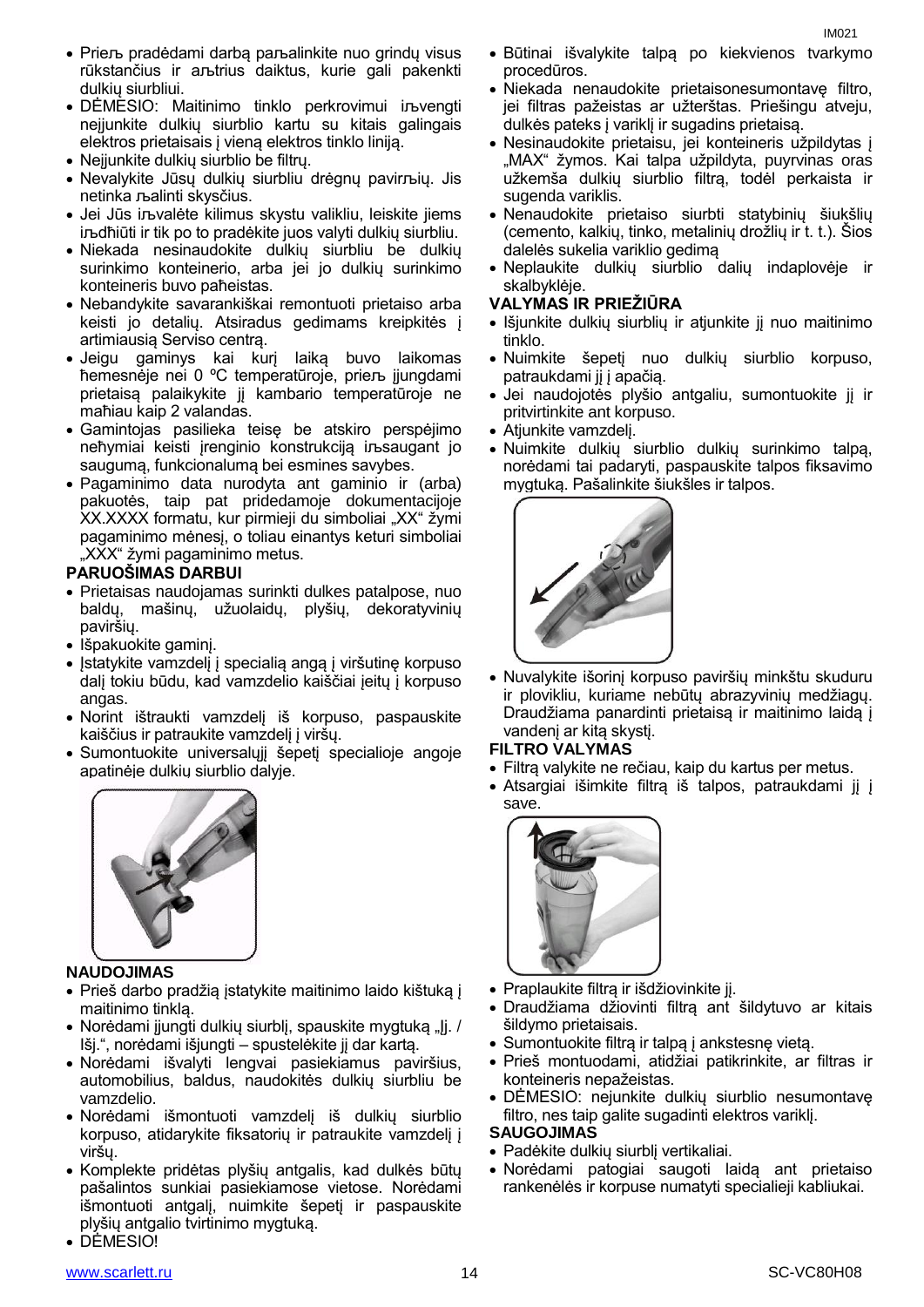

- Šis simbolis ant gaminio, pakuotėje ir (arba) lydinčioje dokumentacijoje reiškia, kad naudojami elektriniai ir elektroniniai gaminiai neturėtų būti išmetami (išmestos) kartu su įprastinėmis buitinėmis atliekomis. Juos (jas) reikėtų atiduoti specializuotiems priėmimo punktams.
- Norint gauti papildomos informacijos apie galiojančias atliekų surinkimo sistemas, kreipkitės į vietines valdžios institucijas.
- Teisingai utilizuojant atliekas, sutaupysite vertingų išteklių ir apsaugosite žmonių sveikatą ir aplinką nuo neigiamo poveikio, galinčio kilti netinkamai apdorojant atliekas.

#### **H HASZNALATI UTASÍTÁS FONTOS BIZTONSÁGI UTASÍTÁSOK**

- Hasznőlat kuzben tartsa be a kuvetkező biztonsőgi utasнtбsokat:
- A kйszьlйk hasznбlata előtt, a kйszьlйk kбrosodбsa elkerьlйse йrdekйben figyelmesen olvassa el a Hasznбlati utasнtбst. A helytelen kezelйs a kйszьlйk kбrosodбsбhoz, anyagi kбrhoz, vagy a hasznбlу sйrьlйsйhez vezethet.
- A kйszьlйk első hasznбlata előtt, ellenőrizze egyeznek-e a termйk cнmkйjйn feltьntetett műszaki adatok az elektromos hбlуzat adataival.
- Nagyьzemi haszn olatra kňszыl ike nem alkalmas.
- Ne merнtse a kйszьlйket йs a vezetйket vнzbe, vagy mбs folyadйkba. Бramьtйs elkerьlйse йrdekйben ne hasznбlia a kйszый ket szabadban, vagy nedves felьleten.
- Áramütés, elektromos tüzek elkerülése érdekében ne merítse a készüléket vízbe, vagy egyéb folyadékba. Ha ez megtörtént, NE FOGJA MEG A KÉSZÜLÉKET, azonnal áramtalanítsa azt és forduljon szervizhez.
- Csak szбraz kйzzel csatlakoztassa a gйpet az elektromos hбlуzathoz, kikapcsolбs esetйn – fogja a villбs dugуt, ne hъzza a vezetйket.
- Figyeljen arra, hogy a vezetйk ne йrintkezzen йles, forrу felьlettel.
- Tisztнtбs előtt йs hasznбlaton kнvьl mindig бramtalanнtsa a kйszьlйket.
- Ne hasznбlja a kйszьlйket kбrosodott vezetйkkel, villбs dugуval, valamint, ha folyadйkkal йrintkezett, vagy mбs mуdon kбrosodбst szenvedett. Бramьtйs elkerьlйse cйljбbуl ne prуbбlja egyedьl szйtszerelni йs javнtani a kйszьlйket. A meghibбsodбs felfedezйsekor forduljon a gyбrtу vagy eladу бltal javasolt szakszervizbe.
- Ne tartsa a kйszьlйket melegнtő, radiбtor kцzelйben, figyeljen arra, hogy a kйszьlйket ne йrje kцzvetlenьl tűző napfйny, mert deformбlуdhatnak a gйp műanyag rйszei.
- Ne hasznбljбk a kйszьlйket fizikai-, йrzelmi-, illetve szellemi fogyatйkos szemйlyek, vagy tapasztalattal, elegendő tudбssal nem rendelkező szemйlyek (beleйrtve a gyerekeket) felьgyelet nйlkьl, vagy ha nem kaptak a kйszьlйk hasznбlatбval kapcsolatos instrukciуt a biztonsбgukйrt felelős szemйlytől.
- Ne engedje gyerekeknek hasznбlni a porszнvуt, legyen kьlцnцsen figyelmes a kйszьlйk hasznбlatakor a kцzelьkben.
- FIGYELEM:Az elektromos hбlуzat tъlterhelйse elkerьlйse йrdekйben ne csatlakoztassa a kйszьlйket egyidejűleg mбs villamos kйszьlйkkel egy elektromos hбlуzathoz.
- 
- Figyeljen arra, hogy a lйgbeszнvу ne legyen eltцmődve. Vigyбzzon arra, hogy ne kerьljцn bele por, haj, ruha.
- Lйpcsőn mйg nagyobb odafigyelйssel takarнtson.
- Hasznбlat előtt tбvolнtsa el az izzу, vagy йles tбrgyakat a padlуrуl, kьlцnben ezek a porzsбk tбrolу sйrьlйsйt okozhatjбk.
- Ne hasznбlja kйszьlйkйt szűrők nйlkьl.
- Ne tisztнtson a porszнvуval nedves felьletet. A kйszьlйk segнtsйgйvel tilos folyadйkot eltбvolнtani.
- Folyйkony tisztнtуszerrel megművelt szőnyegnek előbb meg kell szбradnia, йs csak utбna lehetsйges a porszнvу hasznбlata.
- Soha ne hasznбlja a porszнvуt felszereletlen, vagy kбrosodott porzsбkkal.
- A vezeték meghibásodása esetén veszély elkerülése érdekében – annak cseréjét végeztesse a gyártóval vagy a gyártó által meghatalmazott szervizzel ill. szakemberrel.
- Amennyiben a kйszьlйket valamennyi ideig 0 ºC nбl tбroltбk, bekapcsolбsa előtt legalбbb 2 уrбn belьl tartsa szobahőmйrsйkleten.
- A gyбrtуnak jogбban бll йrtesнtйs nйlkьl mбsodrendű mуdosнtбsokat vйgezni a kйszьlйk szerkezetйben, melyek alapvetően nem befolyбsoljбk a kйszьlйk biztonsбgбt, műkцdőkйpessйgйt, funkcionalitбsбt.
- A gyártási idő XX.XXXX formátumban a terméken és/vagy a csomagoláson található, valamint a kísérő iratokban, ahol az első két «XX» számjel a gyártási hónapra, a következő «XXXX» számjel pedig a gyártási évre utal.

#### **MŰKÖDÉS ELŐTTI ELŐKÉSZÜLETEK**

- A készülék helyiségek, bútorok, gépjárművek, függönyök, rések, dekoratív felületek portalanítására alkalmas.
- Csomagolja ki a terméket.
- Helyezze a csövet a készüléktest felső részén lévő speciális nyílásba úgy, hogy a csövön található szegek bemenjenek a készüléktesten lévő nyílásokba.
- A cső lekapcsolása érdekében nyomja meg a szegeket és húzza felfelé irányba a csövet.
- Helyezze az univerzális kefét a készüléktest alsó részén található speciális résbe.



#### **MŰKÖDÉS**

- Működés előtt helyezze a tápvezeték dugóját a konnektorba.
- Nyomja meg a Bekapcs./Kikapcs. gombot, és kapcsolja be a porszívót, nyomja meg a gombot újra, és kapcsolja ki a porszívót.
- A könnyen megközelíthető felületek, gépjárművek, bútorok tisztítása érdekében használja a porszívót cső nélkül.
- A cső a porszívó készüléktestétől való lekapcsolása érdekében nyissa fel a csipeszt és húzza felfelé a csövet.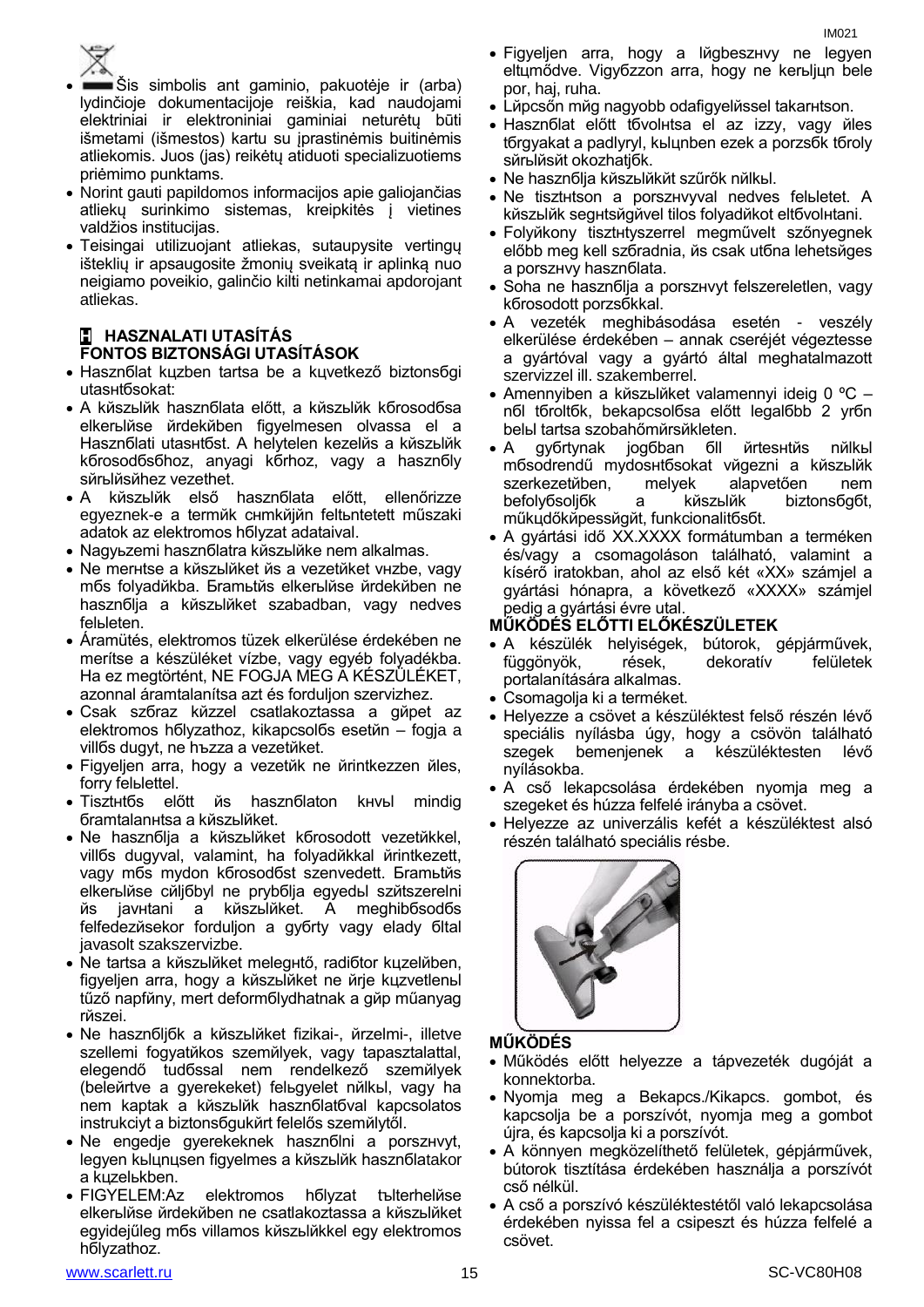- FIGYELEM:
- Feltétlenül tisztítsa a porgyűjtő tartályt minden egyes használat után.
- Soha ne kapcsolja be a készüléket felhelyezett szűrő nélkül, sérült vagy szennyezett szűrővel. Ellenkező esetben a por bekerül a motorba és meghibásodást okoz.
- Ne használja a készüléket, amennyiben a tartály MAX jelzésig van feltöltve. Amikor a tartály szennyeződéssel van teli a szennyezett levegő eltömíti a porszívó szűrőjét, ennek eredményeként a motor túlmelegszik és meghibásodik.
- Ne használja a készüléket építkezési szennyeződés (cement, mész, vakolat, fémforgács, stb.) eltávolítására. Az ilyen szennyeződés meghibásodást okoz a motornak.
- Ne mossa a porszívó részeit mosogató- és mosógépben.

#### **TISZTÍTÁS ÉS KARBANTARTÁS**

- Kapcsolja ki és áramtalanítsa a porszívót.
- Vegye le a kefét a készüléktestről, meghúzva azt lefelé irányba.
- Amennyiben használta a réstisztító tartozékot, csukja össze azt és rögzítse a készüléktesten.
- Csatolja le a csövet.
- Vegye le a porgyűjtő konténert a porszívóról, ennek érdekében nyomja meg a porgyűjtő konténer rögzítő gombját. Távolítsa el a konténerből a szemetet.



 A készüléktest külső felületét törölje meg súroló anyagtól mentes mosószeres puha törlőkendővel. FIGYELEM: A terméket és a tápvezetéket vízbe vagy egyéb folyadékba meríteni tilos.

#### **A SZŰRŐ TISZTÍTÁSA**

- A szűrőt évente legalább két alkalommal tisztítani szükséges.
- Óvatosan vegye ki a szűrőt a konténerből, magára húzva azt.



- Mossa és szárítsa meg a szűrőt.
- A szűrőt radiátoron vagy egyéb melegítőeszközök segítségével szárítani tilos.
- Helyezze vissza a szűrőt és a konténert.
- A visszahelyezés előtt figyelmesen vizsgálja meg, hogy nem-e érte meghibásodás a szűrőt és a konténert.
- FIGYELEM: Ne kapcsolja be a porszívót felhelyezett szűrő nélkül, mivel ez károsíthatja a motort.

#### **TÁROLÁS**

- Állítsa a porszívót függőleges helyzetbe.
- Az elektromos vezeték kényelmes tárolása érdekében a fogantyún és a készüléktesten speciális horgok találhatók.



- Ez a jel a terméken, csomagoláson és/vagy kísérő dokumentumokon azt jelenti, hogy ezeket a használt villamos és elektronikus termékeket és elemeket tilos háztartási hulladékkal kidobni. E tárgyakat speciális befogadó pontokban kell leadni.
- A hulladékbefogadó rendszerrel kapcsolatos kiegészítő információért forduljon a helyi illetékes hatósághoz.
- A megfelelő hulladékkezelés segít megőrizni az értékes erőforrásokat és megelőzheti az olyan esetleges negatív hatásokat az emberi egészségre és a környezetre, amelyek a nem megfelelő hulladékkezelés következtében felmerülhetnek fel.

#### **RO MANUAL DE UTILIZARE MĂSURILE DE SIGURANȚĂ**

- Citiți cu atenție aceste instrucțiuni înainte de a utiliza aparatul pentru a evita defecțiunile în timpul utilizării.
- Inainte de prima conectare, verificați dacă caracteristicile tehnice indicate pe produs corespund parametrilor rețelei electrice.
- Manipularea necorespunzătoare poate duce la deteriorarea produsului, pagube materiale și poate cauza daune sănătății utilizatorului.
- A se utiliza doar în scopuri de utilizare casnică. Aparatul nu este destinat pentru uz comercial.
- Dacă aparatul nu se utilizează, deconectați-l de fiecare dată de la rețeaua electrică.
- În scopul evitării electrocutării, nu introduceţi aparatul sau cablul de alimentare în apă sau alte lichide. Dacă aceasta a avut loc, NU ATINGEŢI aparatul, deconectaţi-l imediat de la reţeaua electrică şi adresaţi-vă la Centrul de reparaţii pentru verificare.
- Porniți aparatul la rețeaua de alimentare cu mâinile ude; dacă dezactivați mâna pe ștecher, nu trageți de cablu.
- Aveți grijă ca cablul de alimentare să nu se atingă de margini ascuțite și suprafețe fierbinți.
- La deconectarea aparatului de la sursa de energie electrică, trageți de ștecher și nu apucați de cablu.
- Dacă cablul de alimentare este deteriorat, pentru a evita pericolele, înlocuirea acestuia trebuie să fie realizată de către producător sau de către un centru de deservire autorizat, sau de către personalul calificat corespunzător.
- Aparatul trebuie să fie poziționat în mod stabil pe o suprafață uscată și plană. Nu așezați aparatul pe o suprafață fierbinte sau în apropierea surselor de căldură (de exemplu, plite electrice de gătit), perdelelor și rafturilor suspendate.
- Se interzice utilizarea aparatului de către persoanele (inclusiv copiii) cu capacități fizice,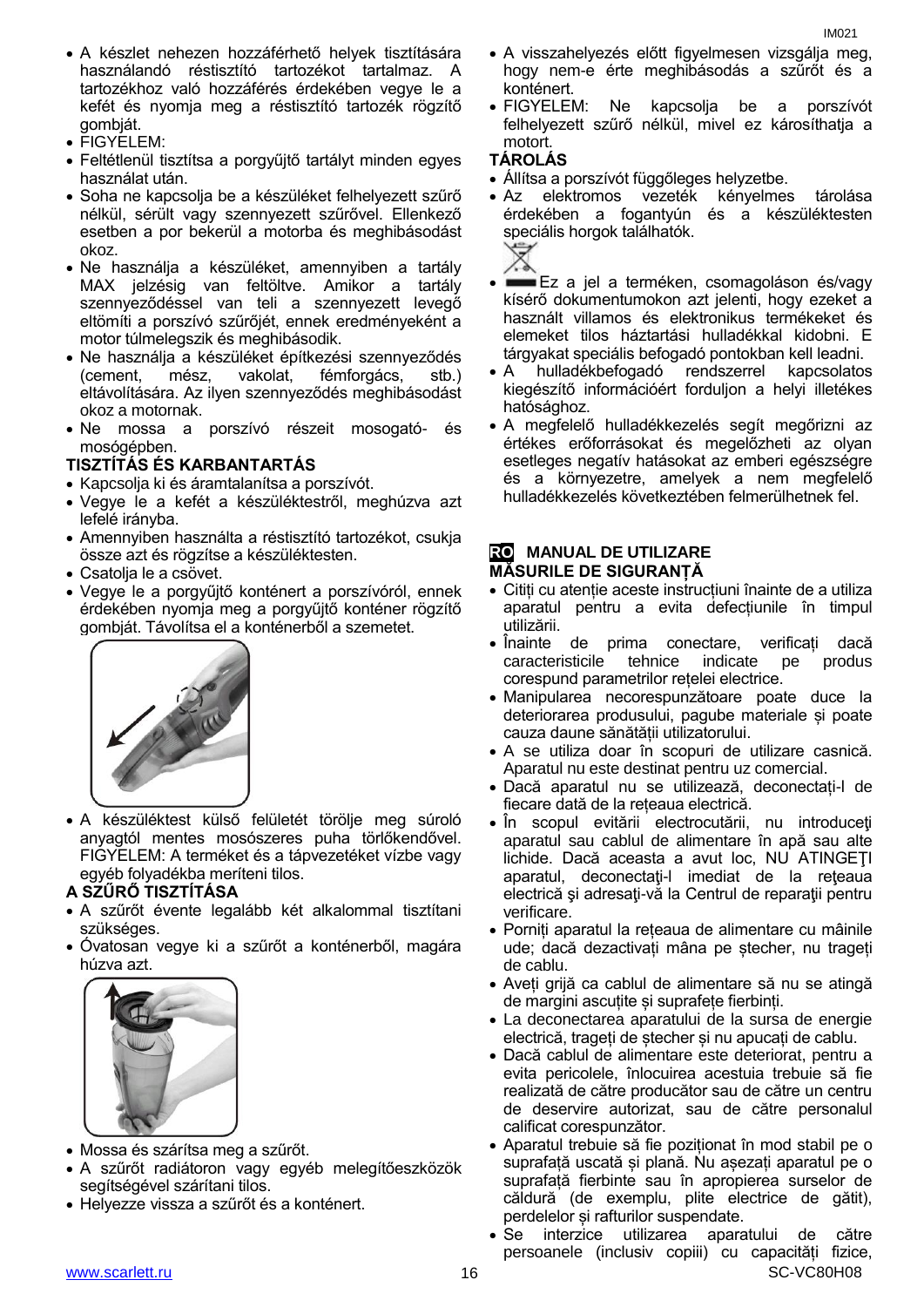senzoriale sau mentale reduse, sau care nu posedă experiență sau cunoștințe, cu excepția cazului în care acestea sunt supravegheate sau instruite în utilizarea aparatului de către o persoană responsabilă pentru securitatea lor.

- Copiii trebuie supravegheați pentru a se evita jocul cu aparatul.
- Asiguraţi-vă că orificiile de evacuare a aerului nu sunt blocate. Nu permiteţi blocarea lor cu obiecte străine (praf, păr, haine, etc.).
- Fiţi foarte atenţi când utilizaţi aspiratorul pe scări.
- Înainte de utilizare luați de pe podea toate obiectele ascutite care ar putea deteriora sacul de praf.
- ATENŢIE: În scopul evitării supraîncărcării reţelei electrice, nu conectaţi aparatul la aceeaşi reţea electrică simultan cu alte aparate electrice de putere mare.
- Nu conectați aspiratorul fără instalarea filtrelor.
- Nu curăţaţi suprafeţe umede cu aspiratorul dvs. Acesta nu poate fi utilizat la ştergerea lichidelor.
- Covoarele prelucrate cu detergenţi lichizi trebuie lăsate să se usuce înainte de a fi curățate cu aspiratorul.
- Se interzice utilizarea aspiratorului fără sacul de praf sau dacă acesta este deteriorat.
- Nu încercați să reparați aparatul desinestătător sau să înlocuiți careva piese. În cazul detectării unor defecțiuni, adresați-vă celui mai apropiat centru de deservire.
- Producătorul își rezervă dreptul de a introduce fără notificare prealabilă mici modificări în construcţia produsului, care nu influentează semnificativ siguranţa, capacitatea de funcționare şi performanța acestuia.
- Dacă produsul a fost păstrat pentru o perioadă de timp la temperaturi sub 0 °C, atunci înainte de conectare acesta ar trebui să se afle la temperatura camerei, timp de cel puțin 2 ore.
- Data producerii este indicată pe produs și/sau ambalaj, precum și în documentația însoțitoare, în format XX.XXXX, unde primele două cifre "XX" reprezintă luna producerii, iar următoarele patru cifre "XXXX" reprezintă anul producerii.

#### **PREGĂTIREA DE UTILIZARE**

- Acest aparat poate fi utilizat pentru curățarea prafului din încăperi, mobilă, mașini, perdele, spații înguste, suprafete decorative.
- Despachetați produsul.
- Introduceți tubul în orificiul special din partea de sus a carcasei astfel încât știfturile tubului să intre în găurile de pe carcasă.
- Pentru a scoate tubul din carcasă, apăsați pe știfturi și trageți tubul în sus.
- Introduceți peria universală în orificiul special din partea de jos a carcasei aspiratorului.



#### **UTILIZAREA**

- Înainte de utilizare, introduceți ștecărul cablului de alimentare în priză.
- Pentru conectarea aspiratorului apăsați butonul de "Conectare/Deconectare", iar pentru deconectare apăsați butonul din nou.
- Pentru curățarea suprafețelor ușor accesibile, mașinii, mobilei folosiți aspiratorul fără tub.
- Pentru a detașa tubul de la carcasă, deschideți clema și trageți tubul în sus.
- În set este inclus accesoriul spații înguste pentru curătarea prafului din locurile greu accesibile. Pentru a scoate accesoriul, scoateți peria și apăsați butonul de fixare a accesoriului spații înguste.
- ATENȚIE:
- Este obligatoriu de curățat containerul după fiecare curățare.
- Niciodată nu conectați aparatul dacă filtrul nu este instalat, este deteriorat sau murdar. În caz contrar, praful va nimeri în motor și va duce la deteriorarea aparatului.
- Nu folosiți aparatul dacă containerul este umplut până la inscripția "MAX". Dacă containerul este plin, aerul murdar blochează filtrul aspiratorului și, în consecință, motorul se supraîncălzește și iese din funcție.
- Nu folosiți aparatul pentru curățarea deșeurilor de construcție (ciment, var, tencuială, așchii metalice, etc.). Aceste particule duc la deteriorarea motorului.
- Nu spălați piesele aspiratorului în mașina de spălat vase sau în cea de spălat haine.

#### **CURĂȚAREA ȘI ÎNGRIJIREA**

- Deconectați aspiratorul și scoateți ștecărul din priză.
- Scoateți peria de pe carcasa aspiratorului, trăgândo în jos.
- Dacă ați folosit accesoriul pentru spații înguste, strângeți-l și fixați-l pe carcasă.
- Detașați tubul.
- Scoateți containerul pentru colectarea prafului din aspirator. În acest scop, apăsați butonul de fixare a containerului. Eliminați gunoiul din container.



Stergeți exteriorul carcasei aspiratorului cu o pânză moale, umezită în soluție de spălat ce nu conține substanțe abrazive. ATENȚIE: Se interzice introducerea produsului și cablului de alimentare în apă sau oricare alte lichide.

#### **CURĂȚAREA FILTRULUI**

- Filtrul trebuie curățat cel puțin de două ori pe an.
- Scoateți cu grijă filtrul din container, trăgând spre dvs.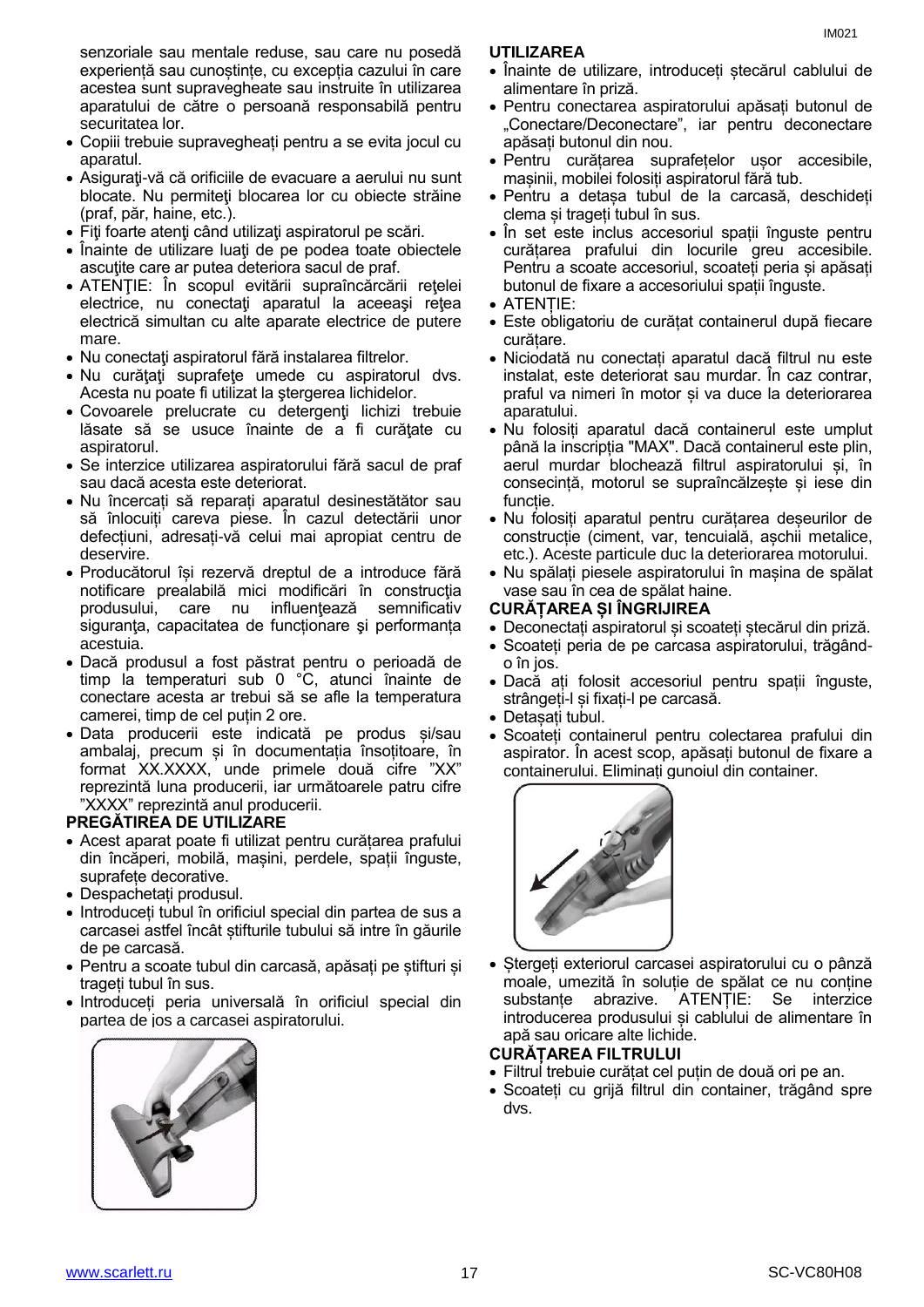

- Spălați filtrul și uscați-l.
- Se interzice uscarea filtrului pe calorifer sau cu ajutorul oricăror dispozitive de încălzire.
- Instalați filtrul și containerul la locul inițial.
- Înainte de instalare, verificați cu atenție dacă filtrul sau containerul nu au fost deteriorate.
- ATENȚIE: Nu conectați aspiratorul cu filtrul neinstalat, pentru că aceasta poate duce la deteriorarea motorului electric.

#### **DEPOZITAREA**

- Puneți aspiratorul în poziție verticală.
- Pentru a păstra mai comod cablul, pe mânerul aparatului și pe carcasă sunt prevăzute cârlige speciale.

▽ へ

- Simbolul dat pe produs, ambalaj şi/sau documentele însoţitoare înseamnă că aparatele electrice şi electronice, uzate nu trebuie aruncate împreună cu deşeurile menajere. Acestea trebuie duse la punctele de colectare specializate.
- Adresaţi-vă la autorităţile locale pentru a obţine informaţii suplimentare referitor la sistemele existente de colectare a deşeurilor.
- Reciclarea corectă va contribui la păstrarea resurselor valoroase şi la prevenirea posibilelor efecte negative asupra sănătăţii oamenilor şi a mediului înconjurător, care ar putea apărea în rezultatul reciclării incorecte a deşeurilor.

#### **PL INSTRUKCJA OBSŁUGI ŚRODKI OSTROŻNOŚCI**

- Prosimy dokładnie zapoznać się z niniejszą instrukcją obsługi przed rozpoczęciem korzystania z urządzenia w celu uniknięcia awarii podczas użytkowania. Niewłaściwa obsługa może spowodować uszkodzenie urządzenia, wyrządzić szkodę materialną lub spowodować zagrożenie dla zdrowia użytkownika.
- Podczas użytkowania należy przestrzegać następujących środków ostrożności:
- Przed pierwszym uruchomieniem należy sprawdzić, czy dane techniczne podane na urządzeniu są zgodne z parametrami sieci elektroenergetycznej.
- Urządzenie należy wykorzystywać wyłącznie do celów prywatnych. Urządzenie nie jest przeznaczone do użytku w ramach działalności gospodarczej.
- Nie należy korzystać z urządzenia na wolnym powietrzu lub na wilgotnych powierzchniach.
- W celu uniknięcia porażenia prądem elektrycznym i zapalenia urządzenia nie należy zanurzać urządzenie lub przewód zasilania w wodzie bądź innych substancjach płynnych. Jeśli to się stało, NIE WOLNO DOTYKAĆ urządzenia, należy go natychmiast odłączyć od sieci elektroenergetycznej i zwrócić się do Punktu Serwisowego w celu sprawdzenia jego funkcjonalności.
- Urządzenie należy podłączać do prądu mając wyłącznie suche ręce; podczas odłączenia należy się trzymać ręką za wtyczkę, nie pociągać za przewód.
- Należy uważać, aby przewód zasilający nie dotykał ostrych krawędzi i gorących powierzchni.
- Należy zawsze wyłączać urządzenie przed jego czyszczeniem lub w sytuacji, kiedy nie jest wykorzystywane.
- W przypadku uszkodzenia przewodu zasilającego, w celu uniknięcia niebezpieczeństwa, jego wymiany powinien dokonać producent, autoryzowany Punkt Serwisowy bądź podobny wykwalifikowany personel.
- Nie należy rozmieszczać urządzenie bezpośredniej bliskości od źródeł ciepła (promienników ciepła, grzejników i in.) i nie poddawać go oddziaływaniu promieni słonecznych, ponieważ to może spowodować deformację detali plastikowych.
- Urządzenie nie jest przeznaczone do użytku przez osoby (w tym dzieci) o obniżonych możliwościach fizycznych, zmysłowych lub umysłowych albo w przypadku braku doświadczenia lub wiedzy, jeśli nie znajdują się one pod nadzorem lub nie poinstruowane przez osobę odpowiedzialną za ich bezpieczeństwo na temat korzystania z urządzenia.
- Dzieci powinny być nadzorowane w celu niedopuszczenia do bawienia się z urządzeniem.
- Nalęzy uważać, aby otwory przepływu powietrza nie były zatkane. Nie wolno doprowadzać do sytuacji, kiedy do tych otworów trafiają inne przedmioty (kurzu, włosów, odzieży i in.).
- Należy zachowywać maksymalną ostrożność podczas użytkowania na schodach.
- Przed rozpoczęciem użytkowania należy sprzątnąć wszystkie ostre przedmioty z podłogi, które mogą uszkodzić pojemnik na kurz.
- UWAGA: Aby uniknąć przeładowania sieci zasilania, nie należy podłączać urządzenie jednocześnie z innymi urządzeniami elektrycznymi o dużej mocy do tej samej linii sieci elektroenergetycznej.
- Nie należy włączać odkurzacza bez włożonych filtrów.
- Nie należy czyścić tym odkurzaczem wilgotnych powierzchni. Przy jego pomocy nie wolno wsysać substancji płynnych.
- Dywany poddane obróbce płynnym oczyszczalnikiem, powinny wyschnąć przed rozpoczęciem ich czyszczenia odkurzaczem.
- Nigdy nie należy używać odkurzacza bez włożonego pojemnika na kurz lub z uszkodzonym pojemnikiem.
- Nie wolno próbować naprawiać urządzenie samodzielnie. W przypadku usterek należy skontaktować się z najbliższym Punktem Serwisowym.
- Jeśli urządzenie przez jakiś czas znajdowało się przy temperaturze poniżej 0ºC, przed włączeniem należy go przechowywać w temperaturze pokojowej nie krócej niż 2 godziny.
- Producent zastrzega sobie prawo do wprowadzania drobnych zmian do konstrukcji urządzenia, nie wpływających zasadniczo na jego bezpieczeństwo, sprawność i funkcjonalność, bez dodatkowego powiadomienia.